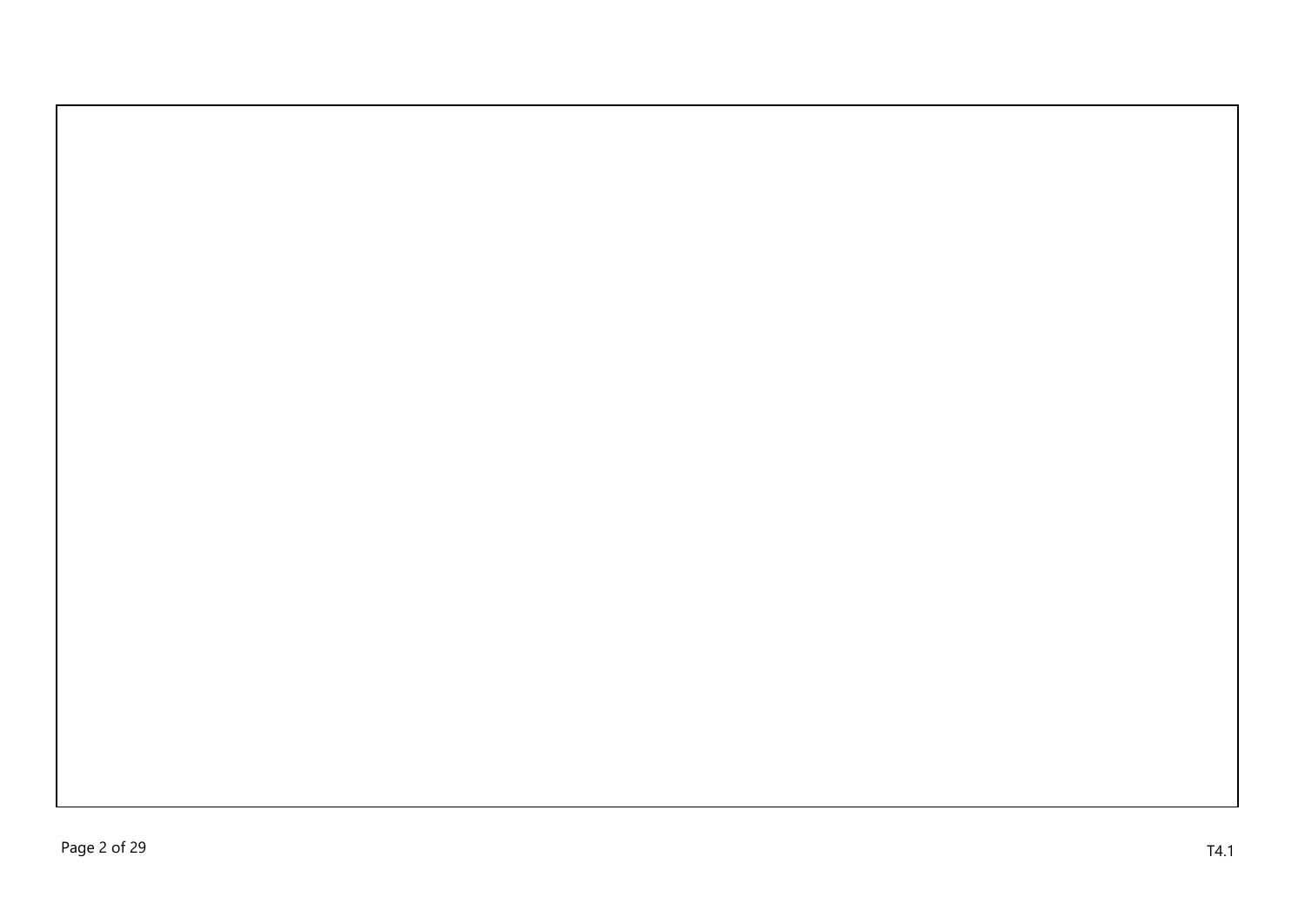| #               | Island | House Name       | Name                   | Sex       | National ID | ، ه ، ره<br>د ، برگ                   | ىئرىتر                                     |
|-----------------|--------|------------------|------------------------|-----------|-------------|---------------------------------------|--------------------------------------------|
| Male'           |        |                  |                        |           |             |                                       |                                            |
| $\vert$ 1       | Male'  | H. A D villa     | Rasheeda Fikry         | F         | A039507     | ر، "دو و ژ                            | ىمەھ بورتىمىيە<br>ئىستىق بورتىمىيە         |
| 2               | Male'  | H. A D villa     | Aishath Dhahmaau Riyaz | F         | A100135     | ر. ئۇي <sub>م</sub> وقر               |                                            |
| $\vert$ 3       | Male'  | H. Asseyri Hiya  | Aminath Ibrahim        | F         | A001203     | ر، مەھرىسىمبەر بىر<br>مەم             | و سره مقترره                               |
| $\overline{4}$  | Male'  | H. Asseyri Hiya  | Mohamed Fazal          | M         | A070686     | ر، مەم ئىسىمىز بىر<br>مەم ئىسىمىز بىر | ورەرو كەنتو                                |
| $\overline{5}$  | Male'  | H. Asseyri Hiya  | Hassan Fariu Moosa     | M         | A166112     | ر. روم محمور پڑ                       | يركبش وحميرة المحاشة                       |
| $\vert 6 \vert$ | Male'  | H. Azum          | Mohamed Najah          | ${\sf M}$ | A012816     | $550 -$                               | وره رو دره و                               |
| 7               | Male'  | H. Azum          | Ali Nazeeh             | M         | A012830     | $550 -$                               | ړې <sub>سکيم</sub> تر                      |
| 8               | Male'  | H. Azum          | Abdul Rahman Ali       | M         | A012831     | $550 -$                               |                                            |
| 9               | Male'  | H. Azum          | Fathimath Nada         | F         | A012832     | $550 -$                               |                                            |
| 10              | Male'  | H. Azum          | Shakeela Mohamed       | F         | A043956     | $550 -$                               |                                            |
| 11              | Male'  | H. Azum          | Aishath Nahza          | F         | A066317     | ر په ده و                             |                                            |
| 12              | Male'  | H. Azum          | Abdul Latheef          | ${\sf M}$ | A078378     | $550 -$                               | ره وه ر<br>مەھەرم ئومۇ                     |
| 13              | Male'  | H. Balgish       | Sakeena Adam           | F         | A025868     | ر، ئۈچ ئە                             | سەر شەرە                                   |
| 14              | Male'  | H. Balgish       | Ali Shaheem            | M         | A122952     | ر. ئۇي ئە                             |                                            |
| 15              | Male'  | H. Bloom         | Mohamed Shahid         | M         | A027447     | د دوه<br>د ځوگر                       |                                            |
| 16              | Male'  | H. Bloom         | Mohamed Yooshau Shahid | M         | A165191     | ر ودوه<br>ر گلوگر                     |                                            |
| 17              | Male'  | H. Boaveli Gofi  | Khadeeja Ali           | F         | A040359     | $35 - 60$                             | زَمْرِيحٌ - مَا مَحْ                       |
| 18              | Male'  | H. Boaveli Hiyaa | Mariyam Zuhura         | F         | A034493     | 5.388.7                               | ره ره در د                                 |
| 19              | Male'  | H. Choiciya      | Mohamed Rasheed        | M         | A027337     | ر، مچم پر سووگر                       | وره رو گرشونگر<br>د <i>بر کرد پر</i> شونگر |
| 20              | Male'  | H. Choiciya      | Fathimath Rasheeda     | F         | A037217     | ر، مجوہر سودگر<br>ر                   | أزًّمُوحَامُ - مَرْشِيشٌ                   |
| 21              | Male'  | H. Choiciya      | Ahmed Rasheed          | M         | A037218     | ر، سچ مر سودگر                        | رەر تە ئەھىدىگە<br>مەركى ئەسىر             |
| 22              | Male'  | H. Choiciya      | Aminath Rasheeda       | F         | A077875     | ر، مجموعہ سودگر                       | أأروبتهم بمرسوقه                           |
| 23              | Male'  | H. Choiciya      | Hussain Rasheed        | M         | A128634     | ر، مچم سودگر                          | برسكهر مكرشوقر                             |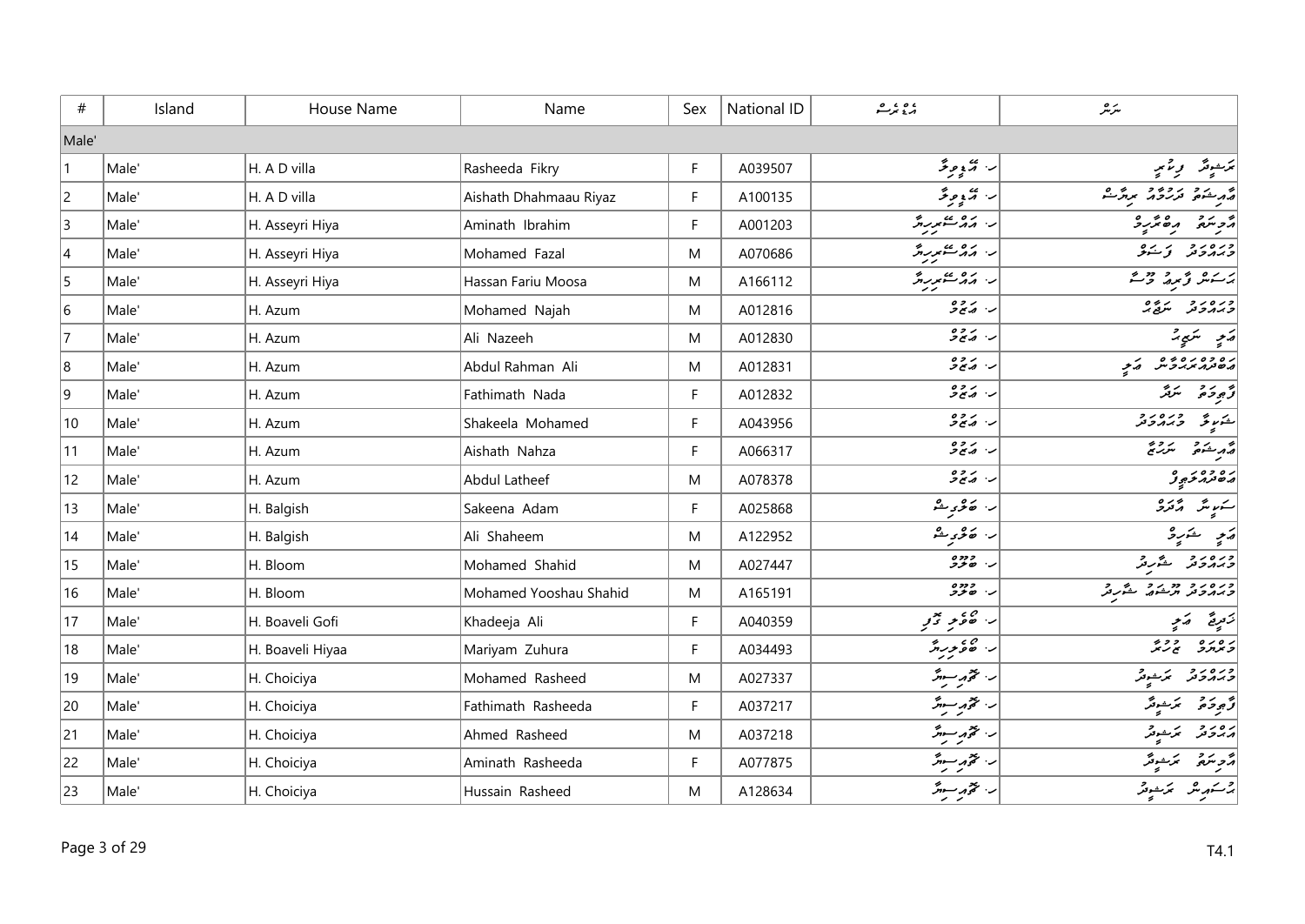| 24           | Male' | H. Choiciya        | Musad Rasheed              | M  | A140724 | ر، مخود سودگر<br>س                              | و قرار و مر موسور<br>مسلم توسيع مر مس                                                                                                                                                                                               |
|--------------|-------|--------------------|----------------------------|----|---------|-------------------------------------------------|-------------------------------------------------------------------------------------------------------------------------------------------------------------------------------------------------------------------------------------|
| 25           | Male' | H. Choiciya        | Zaam Mohamed Rasheed       | M  | A338120 | ر، مچم <sub>و</sub> سودگر                       | ر 2007 مرضور<br>مح 3000 مرشونر                                                                                                                                                                                                      |
| 26           | Male' | H. Coleezium       | Shaheeda Yoosuf            | F  | A036400 | ر. ئېموپىرىدۇ                                   |                                                                                                                                                                                                                                     |
| 27           | Male' | H. Coleezium       | Aminath Hussain            | F  | A046659 | ر. ئېموپىرۇ                                     | أأترسكم المراسم المراسر                                                                                                                                                                                                             |
| 28           | Male' | H. Coleezium       | Aminath Shidha             | F  | A159623 | ر، ٽٽموپي پرو                                   | و کا دیگر در سورگر<br>مرد منتقل مرد کرد                                                                                                                                                                                             |
| 29           | Male' | H. Coleezium       | Fathimath Shama            | F  | A159624 | ر، سمو پروژ                                     | توجوجو الشوقر                                                                                                                                                                                                                       |
| 30           | Male' | H. Coleezium       | Mohamed Shadhin            | M  | A341597 | ر، نٽموِيږدو                                    | ورەرو ئەرش                                                                                                                                                                                                                          |
| 31           | Male' | H. Crystal Land    | Mariyam Shirumeen          | F  | A036233 | ر. ه بر سوم ده ده ه                             | ره ره <sub>شومرو مر</sub>                                                                                                                                                                                                           |
| 32           | Male' | H. Crystal Land    | Shifla Rasheed             | F  | A054620 | ر. ه مرسو د وده و ه                             | خورگر تم ترخوش                                                                                                                                                                                                                      |
| 33           | Male' | H. Crystal Land    | Shahula Rasheed            | F. | A069668 | ر. ه بر حود وړه وه<br>ر. لابر حود ورو           | شورى كرشوش                                                                                                                                                                                                                          |
| 34           | Male' | H. Crystal Land    | Hussain Azzam              | M  | A121047 | ر. ه بر سوء ده ده و ه<br>ر. ما بر سود بورو بر د | sena sing                                                                                                                                                                                                                           |
| 35           | Male' | H. Crystal Land    | Hassan Haziq Rasheed       | M  | A329191 | ر. ئەبر مەمەمە                                  | ر کے مگر گرفتر تو مرکب دیگر<br> - کامیکس کے مگر کے مگر کے مگر کے مگر کے مگر کے مگر کے مگر کے مگر کے مگر کے مگر کے مگر کے مگر کو مگر کو مگر کو<br> - کامی کو مگر کو مگر کے مگر کے مگر کے مگر کے مگر کو مگر کو مگر کو مگر کو مگر کو م |
| 36           | Male' | H. Cute Flower     | Moomina Mohamed            | F  | A061682 | ر . بروه و و څو پر                              | כתב ית כמסגב                                                                                                                                                                                                                        |
| 37           | Male' | H. Cute Flower     | Aminath Ahmed              | F  | A141546 | ر . بروه و و و در                               | ومحاصره والمردح ومردح                                                                                                                                                                                                               |
| 38           | Male' | H. Cute Flower     | Aishath Sajuwa Ahmed Wafir | F  | A339202 | ~ بورج وقحقه                                    |                                                                                                                                                                                                                                     |
| 39           | Male' | H. Dhevelikinaaraa | Adam Mohamed               | M  | A001048 | ر بموکر مرتبگه                                  | برره وره رو<br>محرد وبرمرو                                                                                                                                                                                                          |
| 40           | Male' | H. Dhevelikinaaraa | Naseema Mohamed            | F  | A001049 | ر بموظور مترنگه                                 | و ره ر و<br>تر پر ژمر<br>  يتزىسيونخ                                                                                                                                                                                                |
| 41           | Male' | H. Dhevelikinaaraa | Khadeeja Mohamed           | F  | A001050 | ر. مۇھ بىر مىگە                                 | و ره ر د<br>تر پر ژنر<br>  ترْمِرِيَّ                                                                                                                                                                                               |
| 42           | Male' | H. Dhevelikinaaraa | Mausooma Mohamed           | F  | A001051 | ر. مۇھ بىر مىگە                                 | ر و دوءِ<br>وهرسون<br>و ره ر و<br><i>و پ</i> رو تر                                                                                                                                                                                  |
| $ 43\rangle$ | Male' | H. Dhevelikinaaraa | Mariyam Saeeda             | F  | A001052 | ر . ئۇۋىرىدىنىڭ                                 | تر جو ہر و<br>ت<br>ستهرتر                                                                                                                                                                                                           |
| 44           | Male' | H. Dhevelikinaaraa | ABDULLA SAEED              | M  | A047251 | ر. ئۇۋىرىدىنىڭ                                  | رەقمەللە خەرقمە                                                                                                                                                                                                                     |
| 45           | Male' | H. Dhevelikinaaraa | Ilyas Mohamed              | M  | A088878 | ر. ئۇۋىزىدىنىڭ                                  | و ده دره دره در                                                                                                                                                                                                                     |
| 46           | Male' | H. Dhevelikinaaraa | Aminath Saeeda             | F  | A120872 | ر. ئۇقرىرىنىڭ                                   | أرمح سنروشر المستورثة                                                                                                                                                                                                               |
| 47           | Male' | H. Dhevelikinaaraa | Samaha Ali Mohamed         | F  | A132345 |                                                 | مروره المرد و دره داد                                                                                                                                                                                                               |
| 48           | Male' | H. Dhevelikinaaraa | Nafha Mohamed Ahmed        | F. | A153611 | ر وي در پژو<br>ر ورو در پژو                     | ره به دره رو ره رو<br>سرو پر دربرد بربرد                                                                                                                                                                                            |
| 49           | Male' | H. Dhevelikinaaraa | Samha Ali Mohamed          | F  | A153628 | ر . مۇھ بىر بىر ئىگە                            | سوم دو وره دو                                                                                                                                                                                                                       |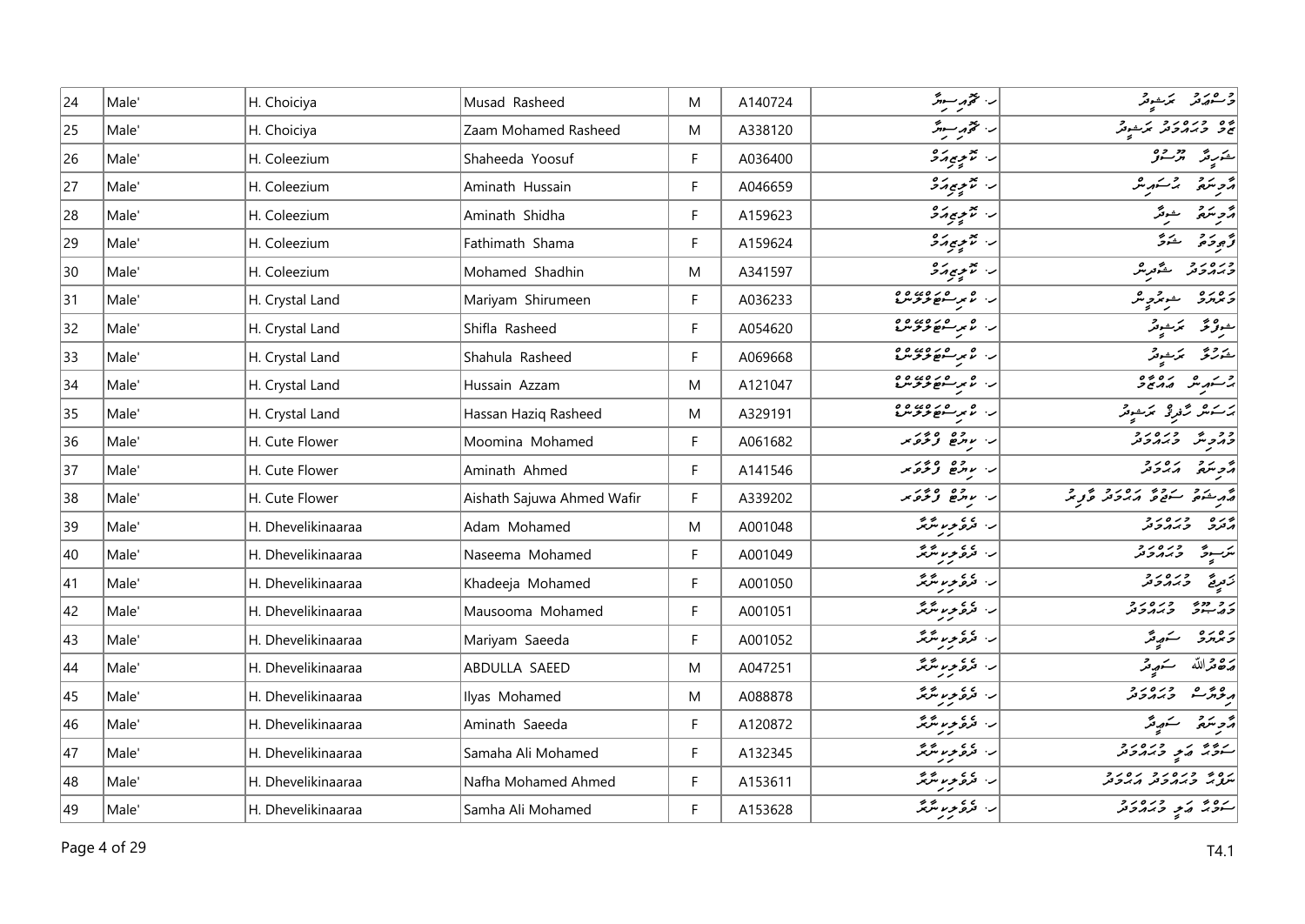| 50 | Male' | H. Dhevelikinaaraa | Shadhkha Shahid Abdul Samad | F  | A329786 | ر به مذکوع مرتنگه       | ر و د ه د و ره وه ر ر و<br>شوترز شورتر مان تهريب وتر    |
|----|-------|--------------------|-----------------------------|----|---------|-------------------------|---------------------------------------------------------|
| 51 | Male' | H. Dhevelikinaaraa | Raaisha Ahmed Faiz          | F  | A333141 | ر په مؤکور مرتگه        | بمهر کے مربر دی تو دی                                   |
| 52 | Male' | H. Dhevelikinaaraa | Fathimath Ahlam Adam        | F. | A346109 | ر. مۇھ بەر ئىگە         | و د د د دوه وده<br>ژبوده مدنود مترد                     |
| 53 | Male' | H. Dhevelikinaaraa | Nashwa Mohamed Ahmed        | F. | A347464 | ر. مۇھ بىر مەنگە        | ر و په درور د درورو<br>سرشوي ورمرونر مدونر              |
| 54 | Male' | H. Dhevelikinaaraa | Nasih Mohamed Ahmed         | M  | A347470 | ر. مۇھ بەر ئىگە         | نگرسون ورەرو رەرو<br>نگرسون وپروفر مدوفر                |
| 55 | Male' | H. Dhevelikinaaraa | Saaid Ali Mohamed           | M  | A347556 | ر . قرة و با يترنتر     | أنشرو كمو وبرودو                                        |
| 56 | Male' | H. Dhevelikinaaraa | Mohamed Ahsham Adam         | M  | A356866 | ر بن عروبر مثر پژ       | ورەر د در دره پره<br><i>دېرم</i> ونر م <i>رش</i> و مترو |
| 57 | Male' | H. Dhevelikinaaraa | Sajid Ali Mohamed           | M  | A356867 | ر . قرة وبر مثر تُر     | أنشجو كالمحمو ومتارو فر                                 |
| 58 | Male' | H. East End        | Ahmed Shakir                | M  | A037377 | ر. بر حوم مرد           | دەرو ھەرى                                               |
| 59 | Male' | H. East End        | Dr. Mariyam Ahmed           | F. | A047292 | ر. بر حوم مرد           | <b>אפי נפים נפיכ</b>                                    |
| 60 | Male' | H. East End        | Mohamed Ahmed Shakir        | M  | A081303 | ر. بر حقد س             | ورەرو رەرو شركو                                         |
| 61 | Male' | H. East End        | Alshath Ahmed               | F  | A132053 | ر. بر حوم مرد           | وكمرشوخ وكرور                                           |
| 62 | Male' | H. East End        | Hussain Ahmed Shakir        | M  | A154240 | ر. بر حوم مرد           | ج سەر شەھەر ئەھمەسى                                     |
| 63 | Male' | H. East Ward       | Ali Shakir                  | M  | A027630 | ر. بر حقوقها            | ە ئەستىدىتى بىر                                         |
| 64 | Male' | H. East Ward       | Aminath Usha Ali            | F. | A047281 | ر. بر شوء مره           | أأرضع المشكر أيامي                                      |
| 65 | Male' | H. East Ward       | Mohamed Anash               | M  | A047301 | ر. بر حقومه             | ورەرو كەرگ                                              |
| 66 | Male' | H. East Ward       | Aishath Asha Ali            | F  | A047313 | ر. بر حقومه             | مەرشۇم كەش كەي                                          |
| 67 | Male' | H. East Ward       | Fathmath Isha               | F  | A149043 | ر. بر حقوم ده           | قەم ئەھم بەيگە                                          |
| 68 | Male' | H. East Ward       | Mariyam Malsa Ali           | F  | A324537 | ر. بر شوء دره           |                                                         |
| 69 | Male' | H. Eeman Manzil    | Zulfa Ismail Manik          | F  | A010462 | ر. رِوَّسْرَة سُمِّعْ   |                                                         |
| 70 | Male' | H. Eeman Manzil    | Ibrahim Manik               | M  | A062070 | ر. رۇشۇشبى ۋ            | ەھ ئەر 35 سرىر<br>م                                     |
| 71 | Male' | H. Eeman Manzil    | Ahmed Saeed                 | M  | A098473 | ر. رۇمۇمىرىمۇ           | رەرو سەر                                                |
| 72 | Male' | H. Eeman Manzil    | Fathimath Saeed             | F  | A121709 | ر. رۇشۇشبۇ              | أزُّهِ وَدَهُ مُسَوَّرِ مُرْ                            |
| 73 | Male' | H. Eeman Manzil    | Aishath Eeman               | F  | A132026 | ر. رِوَّسْرَوْسْرِهِ وَ | م المستوفر المركب                                       |
| 74 | Male' | H. Eeman Manzil    | Mohamed Anas Ibrahim        | M  | A138269 | ر. روژمرو مربو و        | כממכנק גיק בי השיקיק                                    |
| 75 | Male' | H. Eeman Manzil    | Ahmed Ishan Ibrahim         | M  | A138271 | ر. رۇشۇشجۇ              | رەر دېگە ئەستەر ئەستىر ئە                               |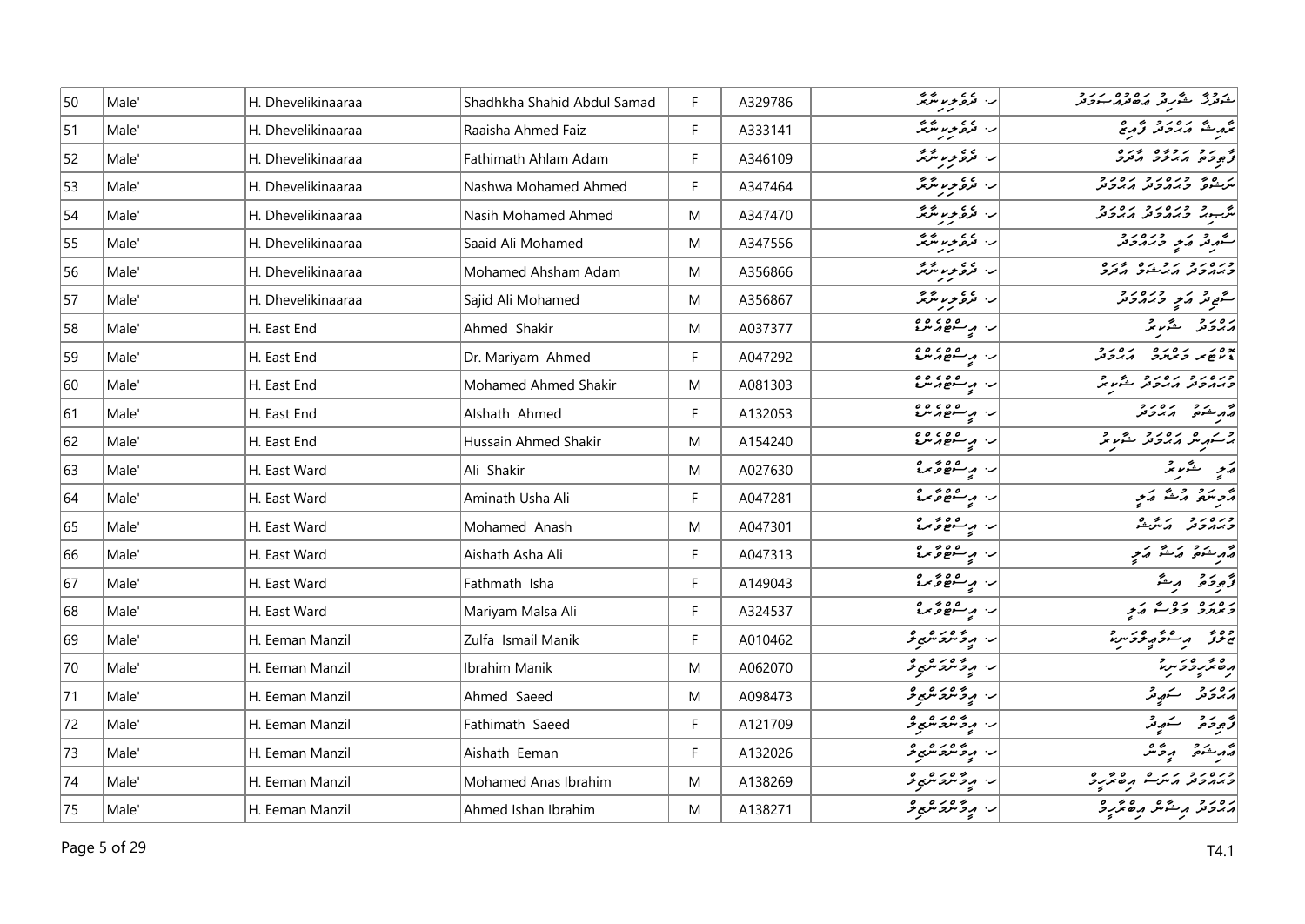| 76  | Male' | H. Eeman Manzil | Ashiath Saeed         | F | A344574 | ر. رۇشۇشى ۋ           | م شوره و کرد ته<br>م شوره در سکوپر                                                                            |
|-----|-------|-----------------|-----------------------|---|---------|-----------------------|---------------------------------------------------------------------------------------------------------------|
| 77  | Male' | H. Eeman Manzil | Aishath Saeed         | F | A344575 | ر. رِوَّسْرَسْمِعْ    | $\frac{1}{\begin{array}{ccc} 1 & 1 & 1 \\ 0 & 1 & 1 \\ 0 & 0 & 0 \end{array}}$                                |
| 78  | Male' | H. Eeman Manzil | Ali Usam              | M | A345385 | ر. رِوَسْرَسْمِوْ     | أەيئى ئەستەۋ                                                                                                  |
| 79  | Male' | H. Eeman Manzil | Jailam Saeed          | M | A377931 | ر. رۇشۇشى ۋ           | فيهويحرق ستهيقه                                                                                               |
| 80  | Male' | H. Eeman Manzil | Rishdha Abdulla Saeed | F | A377933 | ر. رۇشۇش ۋ            | مرشونگر و صحرالله سکور تر                                                                                     |
| 81  | Male' | H. Elmanda      | Aishath Manike        | F | A054837 | ر په وره په           | ۇ مەشھۇتىرىكى<br>مەسسىم                                                                                       |
| 82  | Male' | H. Elmanda      | Ismail Shamoon        | M | A076263 | ر په وره په           | د ه د ده ده ده ده د                                                                                           |
| 83  | Male' | H. Elmanda      | Aminath Shifanaz      | F | A076264 | ر په وره په           | أوالمحر سنروش الملحمة                                                                                         |
| 84  | Male' | H. Elmanda      | Abdulla Shunan        | M | A162807 | ر په وره په           | شە ئەشرىتر<br>برە برالله                                                                                      |
| 85  | Male' | H. Embreez      | Ali Thahseen          | M | A023702 | $rac{0}{6}$           | ە ئو ھېرىسى                                                                                                   |
| 86  | Male' | H. Embreez      | Aishath Shabana       | F | A038581 | $rac{1}{2}$           | ۇرىشكى ئىگەر                                                                                                  |
| 87  | Male' | H. Embreez      | Nazeera Yoosuf        | F | A038583 | ر. ۵۶۵ مرج            | سَ <sub>فَرِ</sub> سَرَ مَرْ سَنَرَ مَنْ                                                                      |
| 88  | Male' | H. Embreez      | Mariyam Lubna         | F | A042219 | $rac{1}{6}$           | دەرە دەپ                                                                                                      |
| 89  | Male' | H. Embreez      | Ahmed Yoosuf          | M | A065578 | ر. روه برج            | د ۱۵ د ۱۵ و و د<br>  د بر د د سرگر                                                                            |
| 90  | Male' | H. Eri          | <b>Mohamed Manik</b>  | M | A052982 | ر . و تبر             | כנים ניכן<br>כמו כנקב ייקוד                                                                                   |
| 91  | Male' | H. Eri          | Ismail Mohamed        | M | A124569 | ر .<br>بر . مگر<br>بر | وستوكي وبرورد                                                                                                 |
| 92  | Male' | H. Eri          | Ahmed Faisal          | M | A146405 | ر، ويمبر              | دەرەر تەرىبتۇ                                                                                                 |
| 93  | Male' | H. Eri          | Hassan Riknu Mohamed  | M | A332405 | براسمير               | د ره وه وره دو<br>پرستنگر مورد بر وبر دولر                                                                    |
| 94  | Male' | H. Fairy        | Aishath Ahmed         | F | A036232 | ر دېم په              | $\begin{array}{c cc} \hline 2200 & 2600 \\ 0 & 0 & 0 \end{array}$                                             |
| 95  | Male' | H. Fairy        | Ahmed Mohamed         | M | A036446 | ر. دېم پېړ            | גפגב בגםגב<br>הגבע בגהבע                                                                                      |
| 96  | Male' | H. Fairy        | Aminath Thahmeena     | F | A053598 | ر، دېم په             | أزويتم وترويثر                                                                                                |
| 97  | Male' | H. Fairy        | Mariyam Gishau        | F | A066820 | ر . تۇرىپر            | و ده ده در در در در کار در کار در کار در کار در کار در کار در کار در کار در کار در کار در کار در کار در کار د |
| 98  | Male' | H. Fairy        | Fathimath Raya Ahmed  | F | A120040 | اس قەتىر              | و دو په ده دو                                                                                                 |
| 99  | Male' | H. Fehimoo      | Asma Saeed            | F | A023516 | ر. ڈرچ                | پر دی سے پیمر                                                                                                 |
| 100 | Male' | H. Fennaage     | Ahmed Abdulla Adam    | M | A036142 | ر. ۇېرىش              | ره رو ره درالله محدد                                                                                          |
| 101 | Male' | H. Fennaage     | Aminath Suwaida Adam  | F | A036367 | ر. ۇ ئەرمىي           | أأدمره ودراء المرد                                                                                            |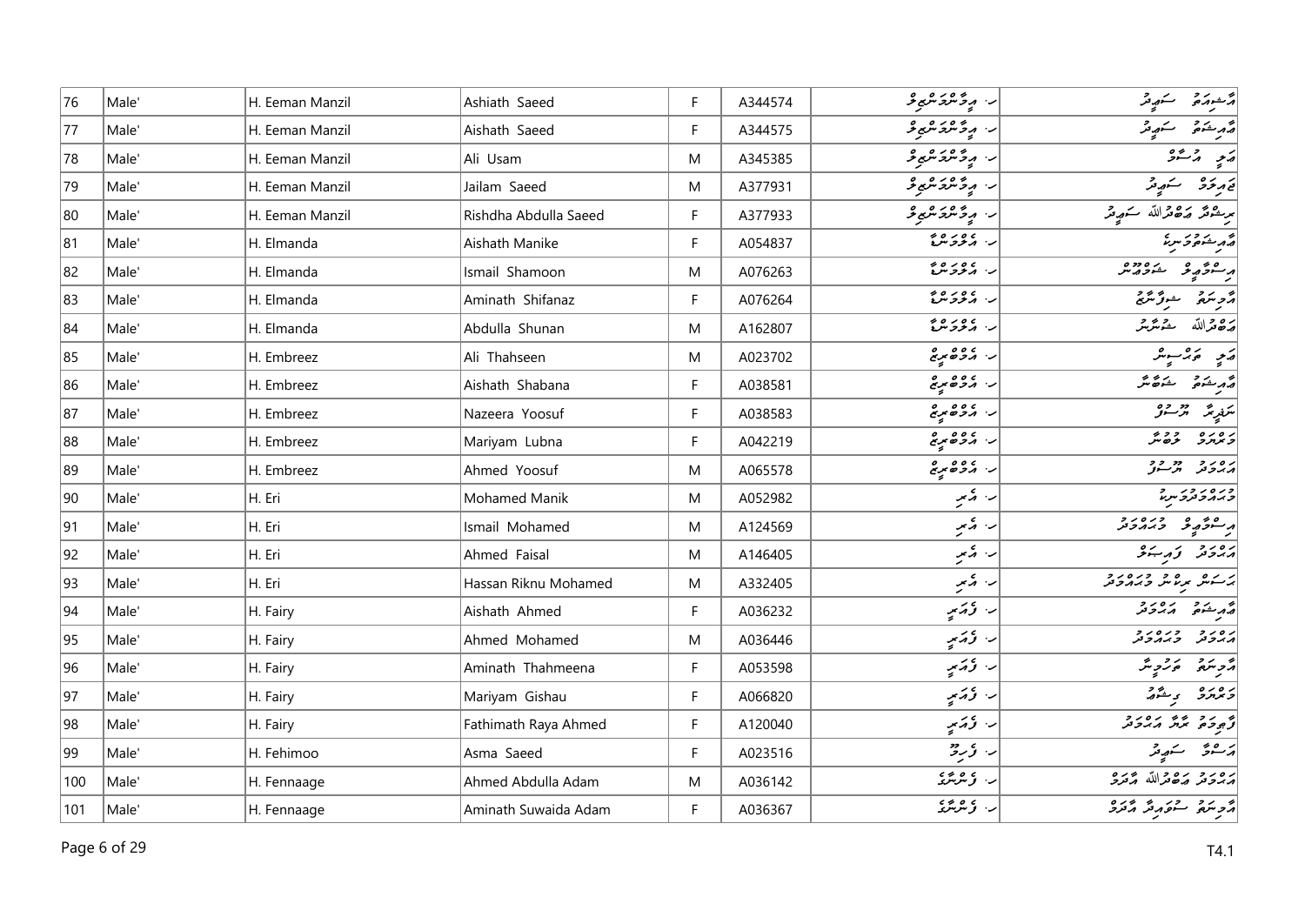| 102 | Male' | H. Fennaage    | Zumra Ahmed            | F           | A040461 | ر. ۇيرىئرى            | وه پره رو<br>محر <sub>م</sub> کررونر            |
|-----|-------|----------------|------------------------|-------------|---------|-----------------------|-------------------------------------------------|
| 103 | Male' | H. Fennaage    | Irufan Ahmed           | M           | A040474 | ر. وعريبي             | پروژو<br>ە بىر تۈر                              |
| 104 | Male' | H. Fennaage    | Zakiya Ahmed           | $\mathsf F$ | A040475 | ر. ۇ ئەرمۇي           | مج مرش مدر در د                                 |
| 105 | Male' | H. Fennaage    | Sofwan Ahmed           | M           | A100883 | ر. ۇ ئەرمىي           | بەۋەش كەردىر                                    |
| 106 | Male' | H. Fennaage    | Ajfaan Ahmed           | M           | A106658 | ر. ۇېرىش              | روور رورد                                       |
| 107 | Male' | H. Filmy Sight | Niumath Rasheed        | F           | A001422 | ر. وِ وُجِ سَهْرِ ۾   | سروكو كالمستوفر                                 |
| 108 | Male' | H. Filmy Sight | Ahmed Rasheed          | M           | A001423 | ر . و و د په مرغ      | كالمرواز المتحصر                                |
| 109 | Male' | H. Filmy Sight | Maimoona Rasheeda      | F           | A001424 | ر . و و د په مرغ      | 13,5% كرمۇنگە                                   |
| 110 | Male' | H. Filmy Sight | Aishath Rasheeda       | F           | A001426 | ر. ودوچسکره<br>مستقیم | ر<br>ر <sub>گ</sub> رځو ترخونگر                 |
| 111 | Male' | H. Filmy Sight | SOBIRA RASHEEDA        | $\mathsf F$ | A001427 | ر، وِوْدِيسَهِ ۾      |                                                 |
| 112 | Male' | H. Filmy Sight | Rahma Easa             | F           | A001575 | ر، وِوْدِسَهِ ۾       | أتروي المنافي                                   |
| 113 | Male' | H. Filmy Sight | Mohamed Dawood Mohamed | M           | A007315 | ر . وِ وُجِ سَنَهُ هِ | כנסני שמכבי כנסניב<br>הממכת תמת הממכת           |
| 114 | Male' | H. Filmy Sight | Mariyam Rasheeda       | F.          | A010000 | ر . وِ وُجِ سَهْرِ ڠْ | و ورو پر مورگر                                  |
| 115 | Male' | H. Filmy Sight | Waleeda Eysa           | F           | A010155 | ر . و و د په موقع     | أقرمته أياسة                                    |
| 116 | Male' | H. Filmy Sight | Aminath Rasheeda       | F           | A022500 | ر و و دیگر هم         | أأروبتهم بمرسوقه                                |
| 117 | Male' | H. Filmy Sight | Fazeela Yoosuf         | F           | A022786 | ر. وِوْدٍ سَهرِ ۾     | ۇ ئىبۇ ھەردۇ                                    |
| 118 | Male' | H. Filmy Sight | Aishath Jeneefa        | F           | A048960 | ر . و ۋە يە ئىمرىقى   | أقهر مشكرة كالمحاملة                            |
| 119 | Male' | H. Filmy Sight | Ahmed Hazim            | M           | A048980 | ر . و و د په په ه     | بر ه بر د<br>م <i>.بر</i> و تر<br>ر گنج و       |
| 120 | Male' | H. Filmy Sight | Aminath Jumna          | F           | A048996 | ر، وِوْدِيسَهِ ۾      | و ه عر<br>مع حر متر<br>أرمز تر                  |
| 121 | Male' | H. Filmy Sight | Mariyam Jamsheedha     | F           | A077804 | ر . و و د په په ه     | تر جو بر و<br>تر بر بر بر<br>تح گر شونگر        |
| 122 | Male' | H. Filmy Sight | Hawwa Fazydha          | F           | A092142 | ر. ودوچسکره<br>سیستان | برە ئە ئەيەتر                                   |
| 123 | Male' | H. Filmy Sight | Ibrahim Jinah          | M           | A097359 | ر . و و د پره ه       | رەنزىر يېتىد                                    |
| 124 | Male' | H. Filmy Sight | Mohamed Jamsheed       | M           | A097641 | ر، ودوچسمبر           | ورەرو رەئىيەتە<br><mark>جەمەدىر يى</mark> ۋىئىي |
| 125 | Male' | H. Filmy Sight | Visham Mohamed         | M           | A119847 | ر. وِ وُجِ سَهرِ ۾    | و رە ر د<br><i>د بر</i> گرىر<br>  عرشہ ح        |
| 126 | Male' | H. Filmy Sight | Fazeena Yoosuf         | F.          | A124771 | ر ووديده              | ۇي ئىر ئۆزىنىۋ                                  |
| 127 | Male' | H. Filmy Sight | Fathimath Rasheeda     | F           | A131992 | ر، وِوْدِسَهِ ۾       | وتموضي المتحصر                                  |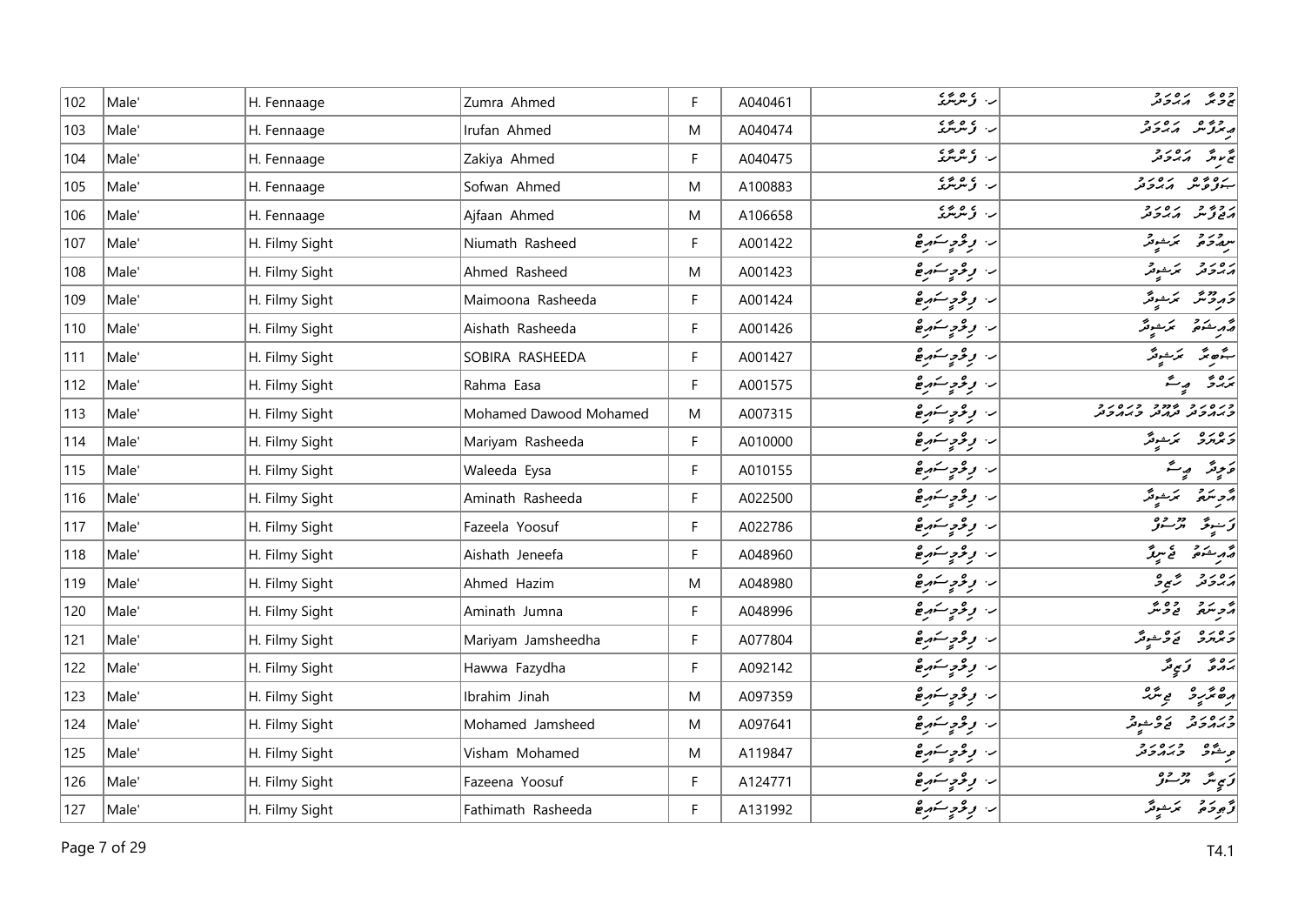| 128 | Male' | H. Filmy Sight | Inaya Ahmed                 | F         | A132583 | ر، ووګو سکه هی        | ويتمده مددور                           |
|-----|-------|----------------|-----------------------------|-----------|---------|-----------------------|----------------------------------------|
| 129 | Male' | H. Filmy Sight | Ibrahim Fazeen              | M         | A159982 | ر . و ۋوپىتىر ۋ       | أرەنئەر ئېتى                           |
| 130 | Male' | H. Filmy Sight | Aminath Jaufar              | F         | A160308 | ر و د د په ه          | أثرم شمع والمحدوث                      |
| 131 | Male' | H. Filmy Sight | Aishath Jaufar              | F         | A160316 | ر، وِوْدِيسَهِ ۾      | وكرم شكو المتحدد والمحر                |
| 132 | Male' | H. Filmy Sight | Rifga Mohamed               | F         | A162672 | ر، وِوْدِيسَهِ ۾      | پروتخ وره د و                          |
| 133 | Male' | H. Filmy Sight | Hawwa Jaufar                | F         | A335314 | ر . و و د په شهر ه    | $7732$ $301$                           |
| 134 | Male' | H. Filmy Sight | Maaidh Imthiyaz Abdul Samad | M         | A350173 | ر. وِ وُجِ سَهُ هِ عَ | ב ב תכם מגם הסכם הגב                   |
| 135 | Male' | H. Filmy Sight | Ali Hafiz                   | ${\sf M}$ | A353373 | ر و و دیگر هم         | ړې پرونو                               |
| 136 | Male' | H. Filmy Sight | Fathmath Nawma Ali          | F         | A356786 | ر، ووګوړینې           | و دو ره و دې                           |
| 137 | Male' | H. Filmy Sight | Eenath Ali Rameez           | F         | A356787 | ر . و ژو په مرغ       | ويتكفر وكمتح بمرجع                     |
| 138 | Male' | H. Filmy Sight | Ameen Mohamed               | M         | A356788 | ر. ووګو شهرهٔ         | ג'בֶת בג'וניב                          |
| 139 | Male' | H. Filmy Sight | Juhainath Jaufar            | F         | A361931 | ر. و و د په کمره      | اء مريد در در در د<br>  پنج مريد در س  |
| 140 | Male' | H. Filmy Sight | Samoonath Jaufar            | F         | A361932 | ر. و و د په موقع      | ر دور و در ور و                        |
| 141 | Male' | H. Flora       | FATHIMATH ZIYADHA           | F         | A022943 | ر. وەپر               | قَە ئۇچ ئىقرىتىگە                      |
| 142 | Male' | H. Flora       | Ahmed Niyaz                 | ${\sf M}$ | A024439 | ر. وەپر               | גם גד הבב                              |
| 143 | Male' | H. Flora       | Shameema Mohamed            | F         | A038257 | ر. ۋىچە پىچە          | و رە ر د<br>تر پر تر تر<br> شَدَرٍ رُّ |
| 144 | Male' | H. Flora       | Aishath Muna                | F         | A038266 | ر. ۋېچە               | أوكر شده وتكر                          |
| 145 | Male' | H. Flora       | Mariyam Yumna               | F         | A038267 | ر. وەپر               | ئەمەرە<br>يرو پر                       |
| 146 | Male' | H. Flora       | Fathimath Minna             | F         | A038269 | ر. ۋېچىگە             | حر مگرمگر<br>ا تو بر در<br>ا           |
| 147 | Male' | H. Flora       | Naazleen Wafir              | F         | A062874 | ر. وەپر               | مترچ محب شر<br>ۇ بويۇ                  |
| 148 | Male' | H. Flora       | Ali Niyaz                   | ${\sf M}$ | A075123 | ر. وەپر               | أوسمع المسترجم                         |
| 149 | Male' | H. Flora       | Shareefa Ismail             | F         | A076822 | ر. ۋېچىگە             | شەمورٌ<br>ەرسىۋەيج                     |
| 150 | Male' | H. Flora       | Aminath Mohamed             | F         | A130452 | ر. وەپر               | و در دره دره<br>مرد سره درمارد         |
| 151 | Male' | H. Flora       | Ismail Niyaz                | ${\sf M}$ | A130454 | ر. ۋېچە               | أوستوحي والمعرفية                      |
| 152 | Male' | H. Flora       | Hassan Niyaz                | M         | A149371 | ر. وه پڻ              | بر کے شریع مریض                        |
| 153 | Male' | H. Flora       | Hassan Riyan Amir           | ${\sf M}$ | A332749 | ر. ۋېچىگە             | يركبش بروزش وتحرير                     |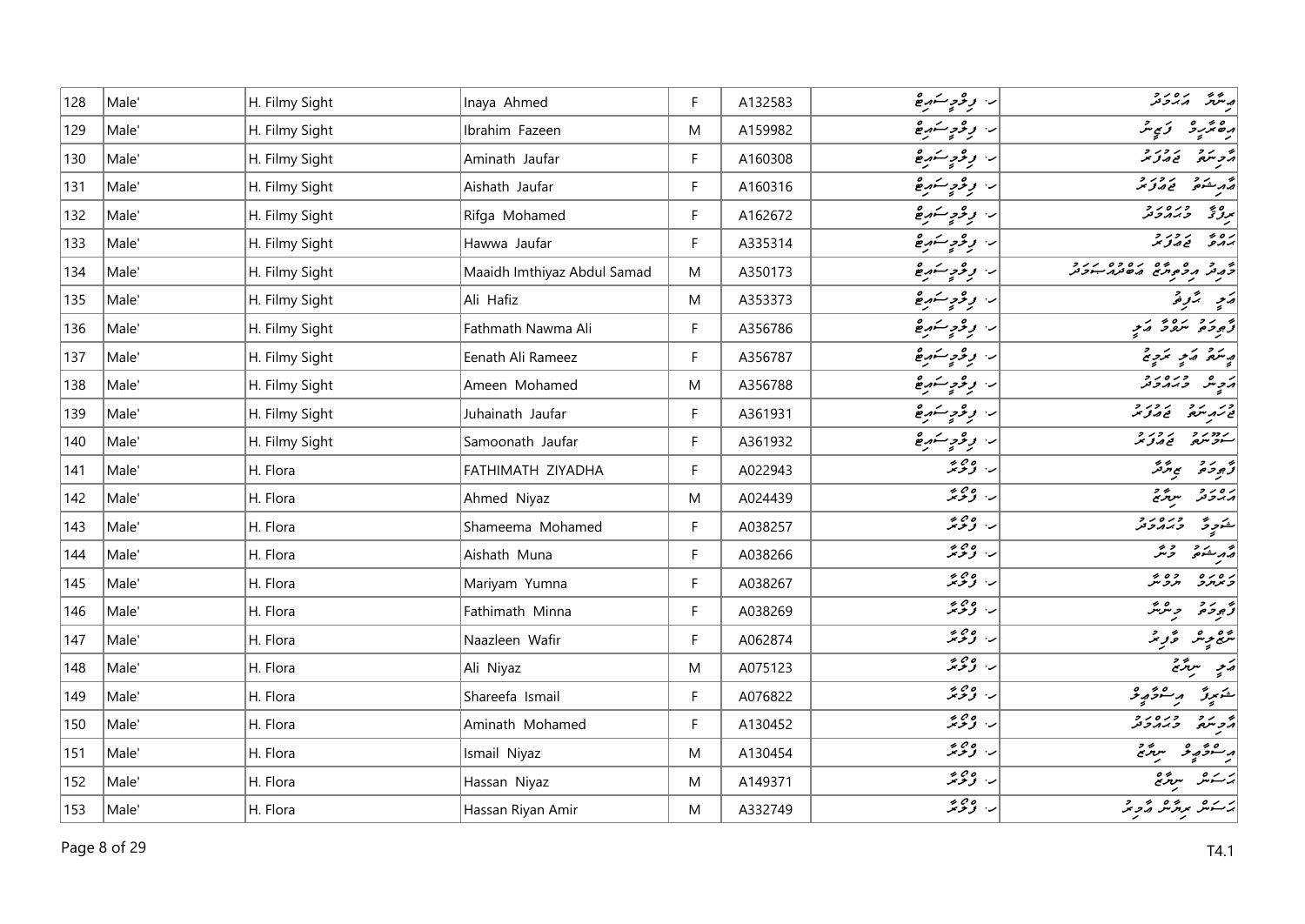| 154 | Male' | H. Flora       | Hussain Niyaz           | M  | A341598 | ر . وەپر          | 2سكەر شەمەتىقى                                                                                                              |
|-----|-------|----------------|-------------------------|----|---------|-------------------|-----------------------------------------------------------------------------------------------------------------------------|
| 155 | Male' | H. Flora       | Hawwa Hana              | F. | A341600 | ر. ۋىچە           | رەپ زىگە                                                                                                                    |
| 156 | Male' | H. Flora       | Abdulla Niyaz           | M  | A341601 | ر. وي پچ          | پره مرالله<br>سرمزقر                                                                                                        |
| 157 | Male' | H. Flora       | Aishath Laisha          | F  | A361352 | ر. ۋېچىتر         | أقهر شدة وتراسم                                                                                                             |
| 158 | Male' | H. Flora       | Ahmed Faizan Bin Shahid | M  | A361630 | ر. وەپر           | رەرد زېرىشكە ھېر ئۇرۇ                                                                                                       |
| 159 | Male' | H. Four Season | Ahmed Wanood            | M  | A061518 | ر . وګې په چې مثر | رەر دەر                                                                                                                     |
| 160 | Male' | H. Four Season | Aminath Rasheeda        | F. | A070135 | ر. ۇسېئى تىر      | أأترجم أتركو                                                                                                                |
| 161 | Male' | H. Four Season | Fairooz Ibrahim         | M  | A132223 | ر، ۇسىيەتكە       | ترميع مقترع                                                                                                                 |
| 162 | Male' | H. Four Season | Faisila Wanoodh         | F  | A140916 | ر، ۇسوئەتە        | قەرسىز ئەھەر                                                                                                                |
| 163 | Male' | H. Four Season | Fairooza Ibrahim        | F  | A143090 | ر. ۇسىيەتكە       | أقرمر جونبج<br>ەرھ ئۆر ۋ                                                                                                    |
| 164 | Male' | H. Golden Meet | Khadeeja Abdulla        | F. | A039674 |                   | ترىرىچ<br>سىر<br>ەھەراللە                                                                                                   |
| 165 | Male' | H. Golden Meet | Fathimath Saeeda        | F. | A039680 | $rac{1}{2}$       | ڙوڌو سُهڙ                                                                                                                   |
| 166 | Male' | H. Golden Meet | Hussain Shakir          | M  | A051213 | ر، گەمى كە ھەج ھ  | ر سے مر سر سے مریز<br>مرید سے مشکو                                                                                          |
| 167 | Male' | H. Golden Meet | Fathimath Kathryn       | F  | A054958 | ر، گۇنج ئىرچ      | قرم ده ده موسر                                                                                                              |
| 168 | Male' | H. Golden Meet | Waheeda Abdulla         | F  | A076082 | ر، گەم كە ئەرچ    | ع سوتمر محده تمرالله                                                                                                        |
| 169 | Male' | H. Golden Meet | Athifa Abdulla          | F  | A076083 | $\frac{1}{2}$     | أصبوقر الكاهرة الله                                                                                                         |
| 170 | Male' | H. Golden Meet | Hassan Shakir           | M  | A121976 | ر، ئۇقرىقرىقى     | يُرَسَدُ شَمَائِرٌ                                                                                                          |
| 171 | Male' | H. Golden Meet | Ali Arushid             | M  | A123638 | $rac{1}{2}$       | ار<br>اور موسم المرکب المراسم المرکب<br>المرکب المرکب المرکب المرکب المرکب المرکب المرکب المرکب المرکب المرکب المرکب المرکب |
| 172 | Male' | H. Golden Meet | Fathmath Lily           | F. | A123660 | $rac{1}{2}$       | وتجوزه وو                                                                                                                   |
| 173 | Male' | H. Golden Meet | Abdulla Shameem Mohamed | M  | A123662 | ر، گەمى كە ھەم ھ  | رە داللە خوچ دىرەرد                                                                                                         |
| 174 | Male' | H. Golden Meet | Abdul Muhsin Mohamed    | M  | A159311 | ر، گۇنج ئىرچ      | ر ۵ ۶ ۵ ۶ ۵ م ۶ ۶ م ۶ د ۶<br>ג ه تر تر د بر سوسر می تر بر د تر                                                              |
| 175 | Male' | H. Golden Meet | Aminath Yumna Mohamed   | F. | A255917 | ر، گەنجە ئىرچە    | و دو وه وره دو<br>مرح مرح مرحد المرحمد                                                                                      |
| 176 | Male' | H. Golden Meet | Ahmed Shakir            | M  | A274903 | $rac{1}{2}$       | أربروتر الشرير                                                                                                              |
| 177 | Male' | H. Golden Meet | Muflih Rasheed Mohamed  | M  | A306399 | ر وه ده وه        | وو ور ترجد وره دو                                                                                                           |
| 178 | Male' | H. Golden Meet | Yamin Mohamed           | M  | A321327 | $rac{1}{2}$       | أثرج شرح وبره براد                                                                                                          |
| 179 | Male' | H. Green Dale  | Aishath Fareedha        | F. | A035669 | ر، و پرېثر ٤٤     | وكرماشكم وكبرقر                                                                                                             |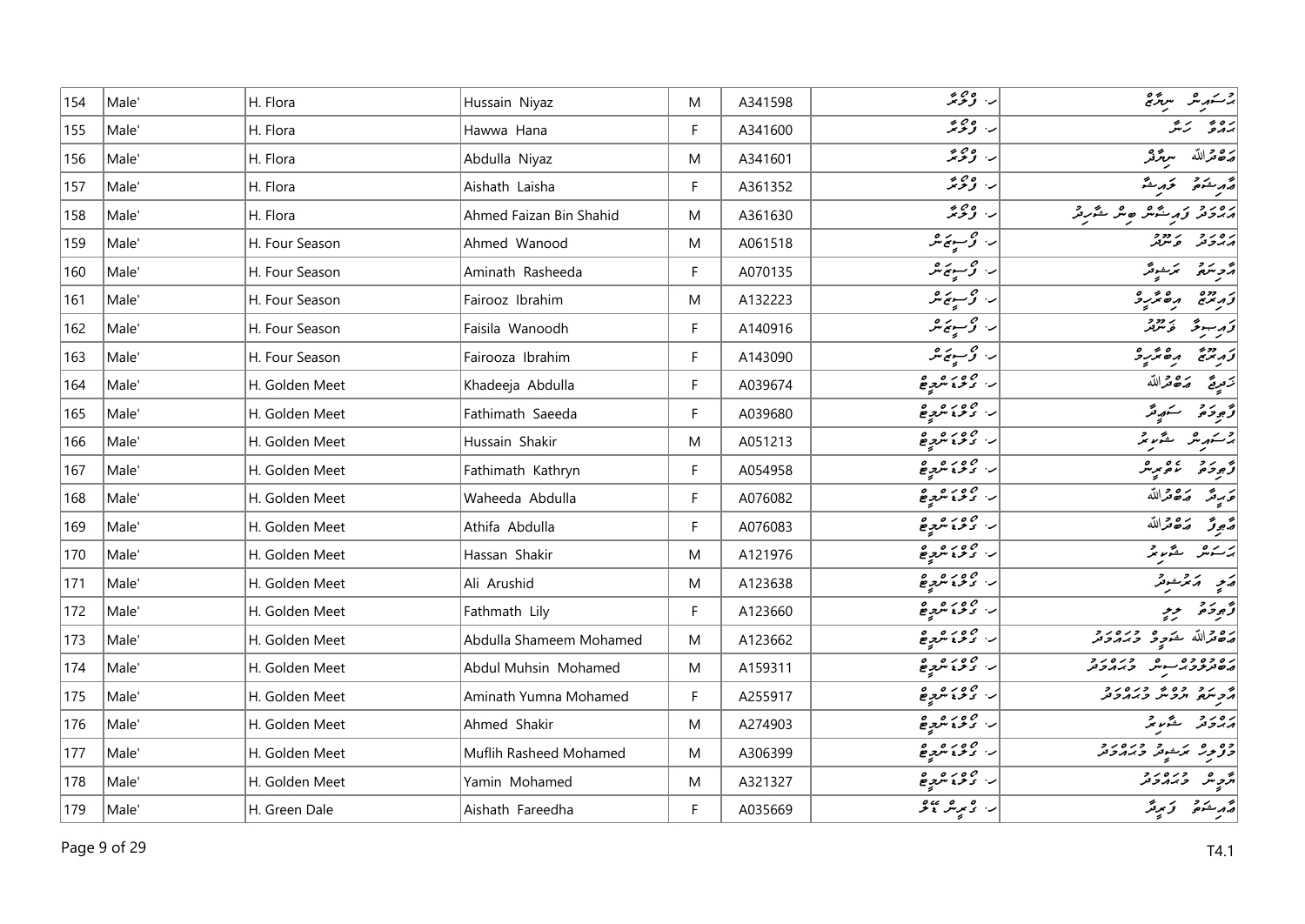| 180 | Male' | H. Green Dale       | HUSSAIN NAWAF RAUF    | M  | A327866 | ر، وېم په په و                          | ا د کرمر مگر برده در در د                       |
|-----|-------|---------------------|-----------------------|----|---------|-----------------------------------------|-------------------------------------------------|
| 181 | Male' | H. Green Fehi       | Abdulla Rasheed       | M  | A007235 | ر، دېمپېټر ؤېر                          | أركاه مترسومر                                   |
| 182 | Male' | H. Green Fehi       | Ibrahim Rasheed       | M  | A012063 | ر. ومړينه ؤېر                           | ەھەردە ئەھمەد<br>مەھەردە ئەھمەد                 |
| 183 | Male' | H. Green Fehi       | Mohamed Rasheed       | M  | A049661 | ر. ومړينگ وگړ                           | ورەرو كەنبەتر                                   |
| 184 | Male' | H. Green Fehi       | Shaahy Abdulla        | M  | A053436 | ر، دېمپېګر ؤېر                          | شَمَّرٍ <i>مَ<b>صْ</b>قَ</i> رَاللَّهُ          |
| 185 | Male' | H. Green Fehi       | Aayath Abdulla        | F  | A053437 | ر، وګمړينگر وګړ                         | أقرمره وكافرالله                                |
| 186 | Male' | H. Green Fehi       | Ali Shaheen Abdulla   | M  | A097136 | ر، دمچنی ور                             | أرسح فحصي وكالمقاللة                            |
| 187 | Male' | H. Green Fehi       | Hassan Siyan Abdulla  | M  | A097137 | ر، دېمپېګر ؤېر                          | برےمر ہوگر <i>مردو</i> راللّٰہ                  |
| 188 | Male' | H. Green Fehi       | Hussain Shan Abdulla  | M  | A141046 | ر، دمچریگر ڈر                           | جرستمبر مثر مثر متعدد الله                      |
| 189 | Male' | H. Green Weed       | Hawwa Zahira          | F  | A035239 | ر. ۇ پرىئرو ؟                           | پروی پچ پ                                       |
| 190 | Male' | H. Green Weed       | Mohamed Ahusam Irufan | M  | A327864 | ر. و بر شروع                            | ورەر د رورە مەدەر<br>دىرمەدىر مەسىر مەيزۇس      |
| 191 | Male' | H. Haalhalamaage    | Hassan Naeem          | M  | A025090 |                                         | يُرْسُو اللَّهُ مِنْ يَرْدِدْ وَالْمَدَّارِ     |
| 192 | Male' | H. Haalhalamaage    | Aishath Manike        | F  | A032760 | ر بەرىرە ئە<br>رەسىمى ئىرى              | ۇ ئەستەھ <sub>ۇ</sub> تەرتكى<br>مەرىشەھۇ تەرتكى |
| 193 | Male' | H. Haalhalamaage    | Aminath Shaufa        | F  | A036729 |                                         | أرتج سيتمرقر                                    |
| 194 | Male' | H. Haalhalamaage    | Mariyam Shazla        | F  | A036730 |                                         | رەرە شەھۇ                                       |
| 195 | Male' | H. Haalhalamaage    | Shafaga Naeem         | F  | A253606 | ر بەرىرە ئ<br>رسىمى ئىلىنى ئى           | ستوتو تخ<br>سمەر                                |
| 196 | Male' | H. Haalhalamaage    | Shaikhaa Naeem        | F. | A326530 |                                         | شَرْر سَمِدِ 3                                  |
| 197 | Male' | H. Haalhalamaage    | Mohamed Akmal         | M  | A333721 | ر بەرىر » ،<br>ر بەرىرى                 | כנסנכ נסנס<br>כגמכת העכב                        |
| 198 | Male' | H. Haalhalamaage    | Ahmed Manaaf          | M  | A344431 | ر . محرر و »<br>ر . مرکوکوی             | رەر دىپى                                        |
| 199 | Male' | H. Haalhalamaage    | MOHAMED AIMAN AHMED   | M  | A363201 | ر                                       | כנסגב גביל גםגב                                 |
| 200 | Male' | H. Handhuvaru       | Moosa Manik           | M  | A010958 | ر ، كەسەرگەنگە                          | ا تر مشر سر مرد من<br>مرد                       |
| 201 | Male' | H. Hulhangu Asseyri | Abdul Jaleel          | M  | A001202 | ر . گەنگەر 2 مەھمىتى ئىر                | ره وه د و و<br>د ه مروم و و                     |
| 202 | Male' | H. Hulhangu Asseyri | Anil Jaleel           | M  | A148594 | ر، رژندروره عامر                        | أترسو تخريد                                     |
| 203 | Male' | H. Hulhangu Asseyri | Ifasha Jaleel         | F  | A148596 | ر گرگوری می گر                          | مِرْکَّتْ کے موِکْر                             |
| 204 | Male' | H. Hulhangu Asseyri | Sahil Jaleel          | M  | A149277 | ر. رژیمبرد اره مهم                      | سەرىۋە ئەمرى                                    |
| 205 | Male' | H. Hundred Flower   | Abdul Sattar Hussain  | M  | A031938 | ر. رەە دەەردىر<br>ر. رىس ئىرە تۇنۇھ بىر | ره وه ره د و د و کرد ش                          |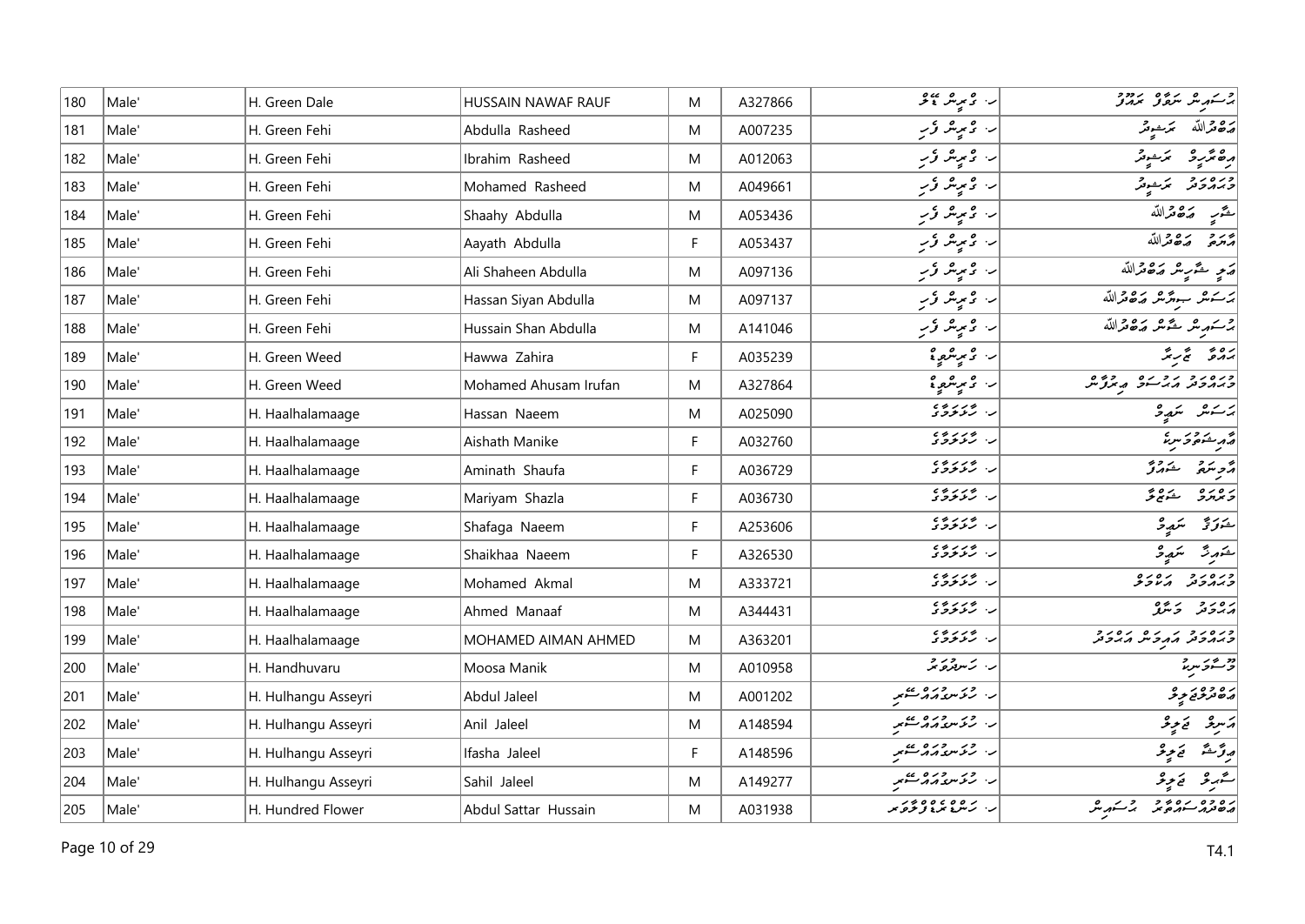| 206 | Male' | H. Hundred Flower  | Rezmeen                      | M  | A080149 | ر. روه ، ه ه ه در<br>ر. رس و بر و ترتویر                                                     | پرېږ <sub>چو</sub> مګر                                                                                                                            |
|-----|-------|--------------------|------------------------------|----|---------|----------------------------------------------------------------------------------------------|---------------------------------------------------------------------------------------------------------------------------------------------------|
| 207 | Male' | H. Hundred Flower  | Mohamed Rizwan               | M  | A080311 | ر . رەە ، رە ە دىر<br>ر . رىس ، مرە توخرى مر                                                 | ورەرو برومو                                                                                                                                       |
| 208 | Male' | H. Hundred Flower  | Aishath Rizniya Nazeer       | F. | A085264 | ر . رەە يەەەبەر<br>ر. رىس بىرە توخرى بىر                                                     | הוגיבים תגייתה יתון ב                                                                                                                             |
| 209 | Male' | H. Hundred Flower  | Razmila                      | F  | A085321 | ر . رەە ، رە ە دىر<br>ر . رىس ، مرە توخرى مر                                                 | ىر چ <sub>ە ح</sub> رىگە<br>مربع حر                                                                                                               |
| 210 | Male' | H. Hundred Flower  | Rizna                        | F  | A085330 | ر. روه ده وودر<br>ر. رس بروتونون                                                             | ىرىج يىڭر                                                                                                                                         |
| 211 | Male' | H. Hundred Flower  | Aminath Soniya               | F  | A085435 | ر بەرە دەھەر<br>رەسىيە بىرە توخرى بىر                                                        | سكسد<br>أرمز تر                                                                                                                                   |
| 212 | Male' | H. Hundred Flower  | Hussain Razeen               | M  | A085438 | ر . رەە دە دە دىر<br>ر. رىس دىر دىگرى بىر                                                    | چرىسىم ئىي ش                                                                                                                                      |
| 213 | Male' | H. Hundred Flower  | Mariyam Rizana               | F  | A140739 | ر . رەە ، ەە <i>ە دىر</i><br>ر . رىش مەن توقر <i>ى</i> م                                     | رەرە بەگە                                                                                                                                         |
| 214 | Male' | H. Hundred Flower  | Mariyam Ibaa Rasheed         | F  | A346883 | ر . رەە ، رە ە دىر<br>ر . رىس ، مرە توخرى مر                                                 | و مرمره مرځ مرکبوتر                                                                                                                               |
| 215 | Male' | H. Huvadhoo        | Ameena Ali                   | F. | A027715 | ر . رحمه تور<br>ر . رحمه تور                                                                 | أروپر اردا                                                                                                                                        |
| 216 | Male' | H. Huvadhoo        | Ali Abdul Samad Abdulla      | M  | A027721 | ر - حروو<br>ر - مرحوفر                                                                       | مر مصرم ده و دره رود الله                                                                                                                         |
| 217 | Male' | H. Huvadhoo        | Khadeeja Abdul Samad Abdulla | F. | A027897 | ر به حرود                                                                                    | ر ديد ده وه رر و ره و الله                                                                                                                        |
| 218 | Male' | H. Huvadhoo        | Dr. Abdul Samad Abdullah     | M  | A049984 | ر . رحمه تو<br>ر . رحمه تو                                                                   | وين مصرم بدو مصرالله                                                                                                                              |
| 219 | Male' | H. Huvadhoo        | Mohamed Abdul Samad Abdulla  | M  | A050071 | ر به حرود                                                                                    | وره رو بره وه بربرو برود.<br>وبرورو پره مرد برومر پره مرات                                                                                        |
| 220 | Male' | H. Janavaree Villa | Ali Shareef                  | M  | A012491 | ر ، ئے ئىر ئىمبرىر ئى                                                                        | ړې خومړنی<br>مش <u>ر</u>                                                                                                                          |
| 221 | Male' | H. Janavaree Villa | Moosa Manik                  | M  | A027339 | ر ، ئے متنظ میں بیر مح                                                                       | الترکھنے <sub>میں م</sub>                                                                                                                         |
| 222 | Male' | H. Janavaree Villa | Lucia Moosa                  | F. | A036076 | ر. ئے ئىرى برە بۇ                                                                            | وح شورگر اور جنگر<br>مراجع                                                                                                                        |
| 223 | Male' | H. Janavaree Villa | Hussain Shareef              | M  | A036629 | ر. ، ئەنتقە بىرە بىر                                                                         | چرىكىرىش ئىكەنپرۇ                                                                                                                                 |
| 224 | Male' | H. Janavaree Villa | Shashee Moosa                | F  | A039181 | ر. غ ئىرى بىرە بى                                                                            | $\begin{array}{cc} \overbrace{\mathcal{L} \rightarrow \mathcal{L}}^{\mathcal{P}} & \mathcal{L} \rightarrow \mathcal{L}^{\mathcal{P}} \end{array}$ |
| 225 | Male' | H. Janavaree Villa | SHEENA MOOSA                 | F  | A047464 | ر ، ئے ئىر كىمبرى گ                                                                          | ے پٹر اور م                                                                                                                                       |
| 226 | Male' | H. Janavaree Villa | Ibrahim Shareef              | M  | A052038 | ر ، ئے ئىر تمبر پر بڑ                                                                        | رەپزىر شىر                                                                                                                                        |
| 227 | Male' | H. Janavaree Villa | Ahmed Shareef                | M  | A055318 | ر په ټوکمپولو څ                                                                              | رەرد خىرۇ                                                                                                                                         |
| 228 | Male' | H. Janavaree Villa | SHIFANA MOOSA                | F  | A067080 | ر ، ئەنتقانىي ئەشتى                                                                          | المورٌ شرح حرجة                                                                                                                                   |
| 229 | Male' | H. Janavaree Villa | <b>Dhon Manike</b>           | F. | A069775 | ر ، ئے ئىرى برو بۇ                                                                           | بر و پر پر پر<br>قرمریز سربا                                                                                                                      |
| 230 | Male' | H. Janavaree Villa | Mohamed Yashau Shareef       | M  | A103863 | $\begin{bmatrix} \overline{\mathbf{r}} & \mathbf{r} \ \mathbf{r} & \mathbf{r} \end{bmatrix}$ | ورەر دېرگە ئەيرو                                                                                                                                  |
| 231 | Male' | H. Janavaree Villa | Mohamed Yazdan Ibrahim       | M  | A104937 | ر په ټوکو پوه د گ                                                                            | כנסגב גם כם הפילים<br>במהכת תאמת הפילים                                                                                                           |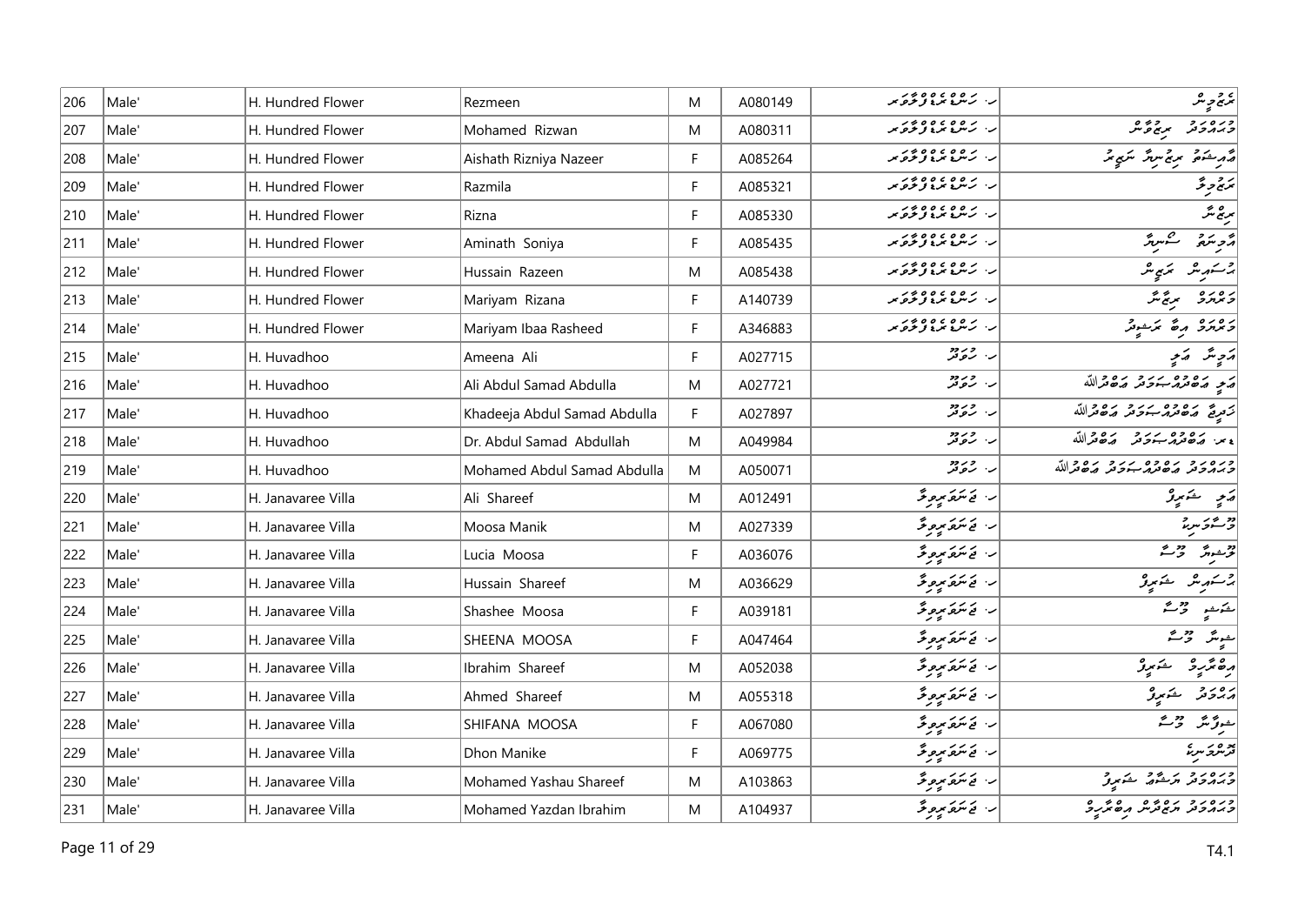| 232 | Male' | H. Janavaree Villa | Jumaina Ali Shareef   | F           | A156847 | ر ، ئے ئىن پروٹر    | فأذكر ش كالمح المشامرة                                                                                         |
|-----|-------|--------------------|-----------------------|-------------|---------|---------------------|----------------------------------------------------------------------------------------------------------------|
| 233 | Male' | H. Janavaree Villa | Aishath Yooha Shareef | F           | A166185 | ر ، ئے متفاجرہ بڑ   | و المر شو من المستقام المستقام المحمد و المستقام المستقام المستقام المستقام المستقام المستقام المستقام المستقا |
| 234 | Male' | H. Janavaree Villa | Ismail Yanish Shareef | M           | A333337 | ل - قائترة بروتر    | ىرىش <i>ۇم</i> پۇ م <sup>ۇ</sup> سرىش خ <i>ىرى</i> ر                                                           |
| 235 | Male' | H. Kolhala         | Fathimath Saeeda      | F           | A038569 | ر، کانونو           | ۇ بۇ ئەھمەتگە                                                                                                  |
| 236 | Male' | H. Kolhala         | Aminath Ashfa         | F           | A362308 | ر، غلائی            | ۇ جەمئى ئەسىئى                                                                                                 |
| 237 | Male' | H. Malagas         | Ahmed Adheel          | M           | A000649 | ر، ئەنزى شە         | پروژو   پرتورو                                                                                                 |
| 238 | Male' | H. Malagas         | Aishath Areej         | $\mathsf F$ | A057356 | ر. ئەنزىمى ھ        | أقهر مشتوق وكالمريح                                                                                            |
| 239 | Male' | H. Malagas         | Moosa Manik           | ${\sf M}$   | A083839 | ر، ئەنزى ھ          | وو پھر سرچ                                                                                                     |
| 240 | Male' | H. Malagas         | Aminath Luha Adheel   | F           | A342020 | ر، ئەبۇر ھ          | مەد سەھ ئىمە كەبرو                                                                                             |
| 241 | Male' | H. Marigold Villa  | Fathimath Zaleen      | $\mathsf F$ | A011387 | ر کا پرندونا و د    | أزَّوِدَةً بِمَعٍيْر                                                                                           |
| 242 | Male' | H. Marigold Villa  | Mariyam Sazma         | F           | A011388 | ر کا پرندونا و دَ   | ر ه ر ه<br><del>د</del> بربرد<br>رىر جەنز                                                                      |
| 243 | Male' | H. Marigold Villa  | Aminath Bishara       | F           | A033306 | ر که پرې وه وگړ     | ړم شره<br>ە ئەڭگە                                                                                              |
| 244 | Male' | H. Marigold Villa  | Hassan Shujau         | M           | A041197 | ر كەندى ئۇيدۇر      | ير سەش ھەقىم                                                                                                   |
| 245 | Male' | H. Marigold Villa  | Ibrahim Niyaz         | ${\sf M}$   | A058333 | ر کا پردگاه و گر    | ەر ھەتمەر 2<br>ب<br>سرگرم                                                                                      |
| 246 | Male' | H. Marigold Villa  | Ibrahim Shifaan       | ${\sf M}$   | A085573 | ر کا پرېموړه وگ     | ا پر ځانگړنه د<br>ىشە تۇ نىگر                                                                                  |
| 247 | Male' | H. Marigold Villa  | Mohamed Sanih         | M           | A099925 | ر که پرې وه وگړ     | و ره ر و<br><i>و بر</i> د تر تر<br>سەمىر                                                                       |
| 248 | Male' | H. Marigold Villa  | Aishath Shizny        | F           | A127577 | ر کا پردگاه و گ     | و مر د شو د<br>مر<br>ىشوچىس                                                                                    |
| 249 | Male' | H. Marigold Villa  | Fathimath Shina       | F           | A127578 | ر کا پرندونا و دَ   | قرم وكرة وسفر شومتر                                                                                            |
| 250 | Male' | H. Marigold Villa  | Sakeena Hussain       | F           | A132510 | ر کا پرندونا و دَ   | سكيانگر الرحمر بكر                                                                                             |
| 251 | Male' | H. Marigold Villa  | Ahmed Ziyad           | M           | A144334 | ر کا پرېموړه وگ     | رەر دېھرىر                                                                                                     |
| 252 | Male' | H. Marigold Villa  | Mohamed Shahudhu      | M           | A144928 | ر که پرې وه وگړ     | ورەر د مەدو<br>تەبەر تەرىخى                                                                                    |
| 253 | Male' | H. Marigold Villa  | Samiha                | F           | A146482 | ر کا پردگاه و گر    | ستمريز                                                                                                         |
| 254 | Male' | H. Marigold Villa  | Mariyam Yaasmeen      | F           | A325898 | ر کا پردگاه و گر    | ر ه بر ه<br>ېژگ <sub>و پ</sub> ر                                                                               |
| 255 | Male' | H. Marigold Villa  | Aishath Maisha        | F           | A387659 | ر کا پردگاه و گر    | أمريض وريشه                                                                                                    |
| 256 | Male' | H. Milky Way       | Ibrahim Nadheeh       | M           | A041849 | ر و و ري<br>ر       | ەر ھەئرىر <sup>ى</sup><br>سردر ح                                                                               |
| 257 | Male' | H. Milkyway-Aage   | Mohamed Shafeeq       | M           | A001677 | ر ووریږي<br>ر ووړود | ورەر دېم ئىر                                                                                                   |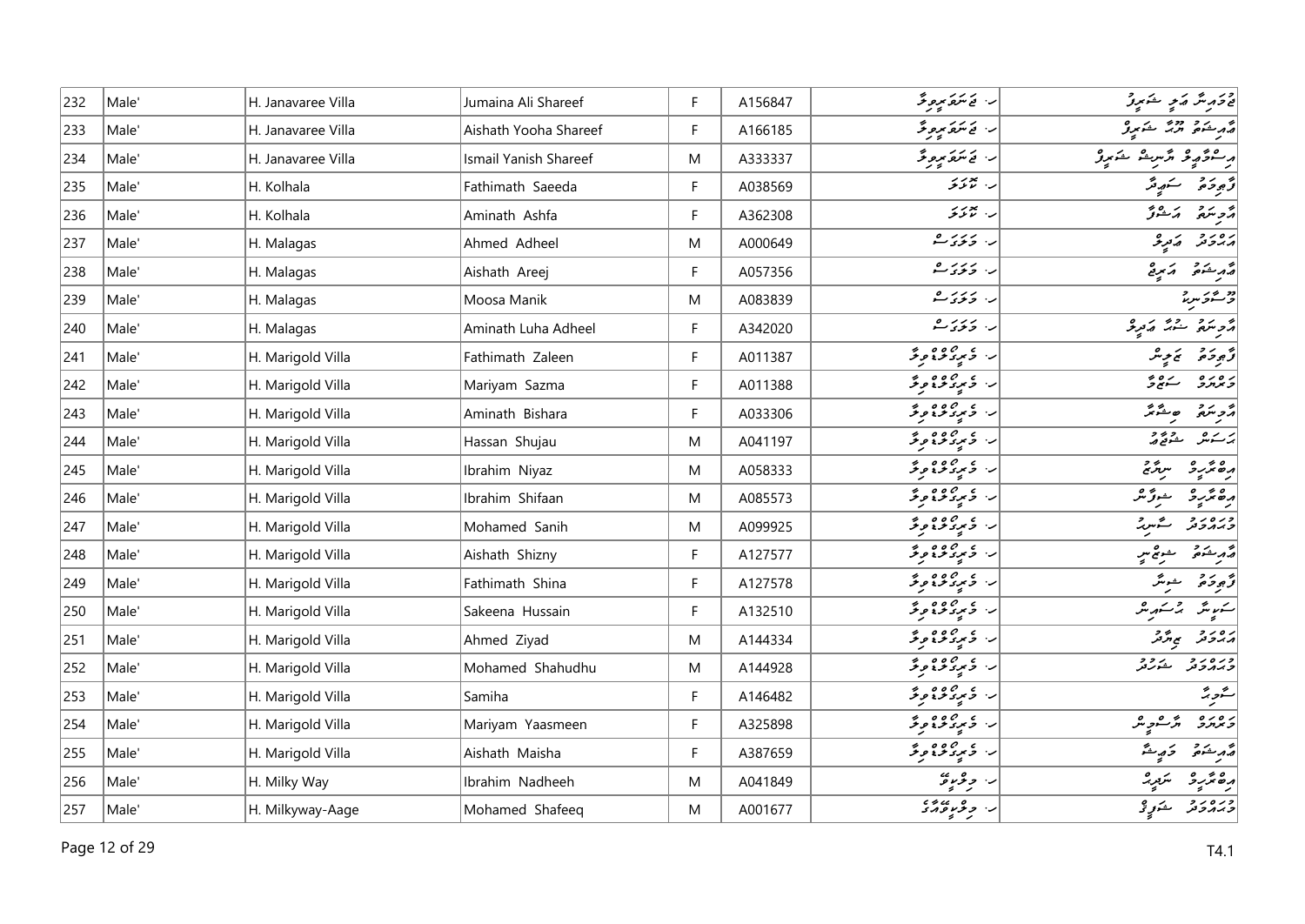| 258 | Male' | H. Milkyway-Aage   | Mariyam Nadheeha              | F. | A049184 | ر ویوری دی                           | وبروو برتوردٌ                                                                                                                                                                                                                   |
|-----|-------|--------------------|-------------------------------|----|---------|--------------------------------------|---------------------------------------------------------------------------------------------------------------------------------------------------------------------------------------------------------------------------------|
| 259 | Male' | H. Milkyway-Aage   | Ahmed Shausha Aan Shafeeq     | M  | A063775 | ر وورپروه                            | رەر دېھ ئەرگىيە ھۇر ئ                                                                                                                                                                                                           |
| 260 | Male' | H. Milkyway-Aage   | Ali Shujuaan Shafeeq          | M  | A131998 | ر و و په په په<br>ر کوچې             | أرو المعاقدة المستوري                                                                                                                                                                                                           |
| 261 | Male' | H. Milkyway-Aage   | Aishath Shajna Shafeeq        | F  | A160915 | ر و و عام و                          | و<br>و <sub>گ</sub> ر شرق شرق سگر اسکر پارچ                                                                                                                                                                                     |
| 262 | Male' | H. Minivan Asseyri | Fathimath Saeeda              | F  | A010414 | ر و سو مهره مند                      | أرتموخا محصي تكمي فكر                                                                                                                                                                                                           |
| 263 | Male' | H. Minivan Asseyri | Ahmed Naeem                   | M  | A010415 | ر و سره سره دره عصم                  | גפנק הגם                                                                                                                                                                                                                        |
| 264 | Male' | H. Minivan Asseyri | Hawwa Mohamed                 | F  | A070469 | Cut o 10 1 2 2 2                     | ره په وره رو<br>برمرو وبرمرونر                                                                                                                                                                                                  |
| 265 | Male' | H. Minivan Asseyri | Mohamed Hailam Abdul Gafoor   | M  | A144930 | ر وسوشماره عصم                       | כנסנכ מנפט נספסנפרד<br>כמהכת מקיפכ הסתיקה צי                                                                                                                                                                                    |
| 266 | Male' | H. Minivan Asseyri | Ahmed Jaisham Abdul Gafoor    | M  | A148795 | ر. وسره معده عبر                     | ג סג כן הייבור הסינקי כל הייכור ביו הייכור ביו הייכור ביו הייכור ביו הייכור ביו הייכור ביו הייכור ביו הייכור ב<br>הייכור ביו הייכור ביו הייכור ביו הייכור ביו הייכור ביו הייכור ביו הייכור ביו הייכור ביו הייכור ביו הייכור ביו |
| 267 | Male' | H. Minivan Asseyri | Oola Naeem                    | F  | A149402 | ر و سره سمده سنمبر<br>مسر د سره سمده | أثرقت استمدح                                                                                                                                                                                                                    |
| 268 | Male' | H. Minivan Asseyri | Ahmed Amaan Naeem             | M  | A157440 | ر و سوگرم و سم                       | גפגב גוב התל                                                                                                                                                                                                                    |
| 269 | Male' | H. Minivan Asseyri | Aishath Jumasha Abdul Gafoor  | F  | A324419 | ر. وسؤسكە قىيم                       | ه مدد و وهی ده وه دود و<br>تربرختمو فرگرختگو ماه تر ترتر تر                                                                                                                                                                     |
| 270 | Male' | H. Minivan Asseyri | Ismail Uwais Hussain Fikry    | M  | A338631 |                                      | مرڪبۇم پۇ مۇم 2 مىسكىرىنى بەلىي                                                                                                                                                                                                 |
| 271 | Male' | H. Minivan Asseyri | Ulya Hussain Fikuree          | F  | A341761 | ر . و سره سمه د هم سومر              | ووو برسمه شرورتني                                                                                                                                                                                                               |
| 272 | Male' | H. Minivan Asseyri | Ali Aiham Abdul Ghafoor       | M  | A343326 | ر. وسؤسم من عبر                      | و در در ده ده ده د                                                                                                                                                                                                              |
| 273 | Male' | H. Mushimas        | Ahmed Shathiu                 | M  | A001282 | ر. ۇېرۇپ                             | رەرد شەر                                                                                                                                                                                                                        |
| 274 | Male' | H. Mushimas        | Aminath Inaya                 | F  | A010561 | ر. ۋىرۇپ                             | ړې سره په سر                                                                                                                                                                                                                    |
| 275 | Male' | H. Mushimas        | Abdul Ganee Yoosuf            | M  | A011243 | ر. د پروگ                            | גם כסג ה- ככבים<br>השינות ה- כ                                                                                                                                                                                                  |
| 276 | Male' | H. Mushimas        | Mohamed Manik                 | M  | A032076 | ر. د گروگ                            | כנסיק בניקוד<br> בגורכנקביתו                                                                                                                                                                                                    |
| 277 | Male' | H. Mushimas        | Aminath Fazleena              | F  | A056782 | ر. ۋىرۇپ                             | مُرْجِسَهُ وَنَجْ جِسَّر                                                                                                                                                                                                        |
| 278 | Male' | H. Mushimas        | Ali Rifau Abdul Ganee         | M  | A076599 | ر. ۇېرۇپ                             | ג׳בְ זְנֹצְג ג׳בּיצְג´יתָ                                                                                                                                                                                                       |
| 279 | Male' | H. Mushimas        | Fathimath Rifasha Abdul Ganee | F  | A076664 | ر. ۇېرۇپ                             | ژودۇ برژىش مەرگەتبر                                                                                                                                                                                                             |
| 280 | Male' | H. Mushimas        | Jinah Mohamed                 | M  | A082125 | ر. ۋىرۇپ                             | و ره ر د<br>رنگرونر<br>  يو متركز                                                                                                                                                                                               |
| 281 | Male' | H. Mushimas        | Sobah Mohamed                 | M  | A096778 | ر. ئۇ برۇ شە                         | بەھ<br>و رە ر د<br><i>د ب</i> رگرىز                                                                                                                                                                                             |
| 282 | Male' | H. Mushimas        | Mohamed Riffath               | M  | A100847 | ر. د پروگ                            | و ره ر د<br><i>د ب</i> رگرفر<br>ىر ۋە ئە ج                                                                                                                                                                                      |
| 283 | Male' | H. Mushimas        | Hassan Niyaz                  | M  | A126610 | ر. د پروگ                            | يرَ سَدَسَ سَرَيْرَ جَ                                                                                                                                                                                                          |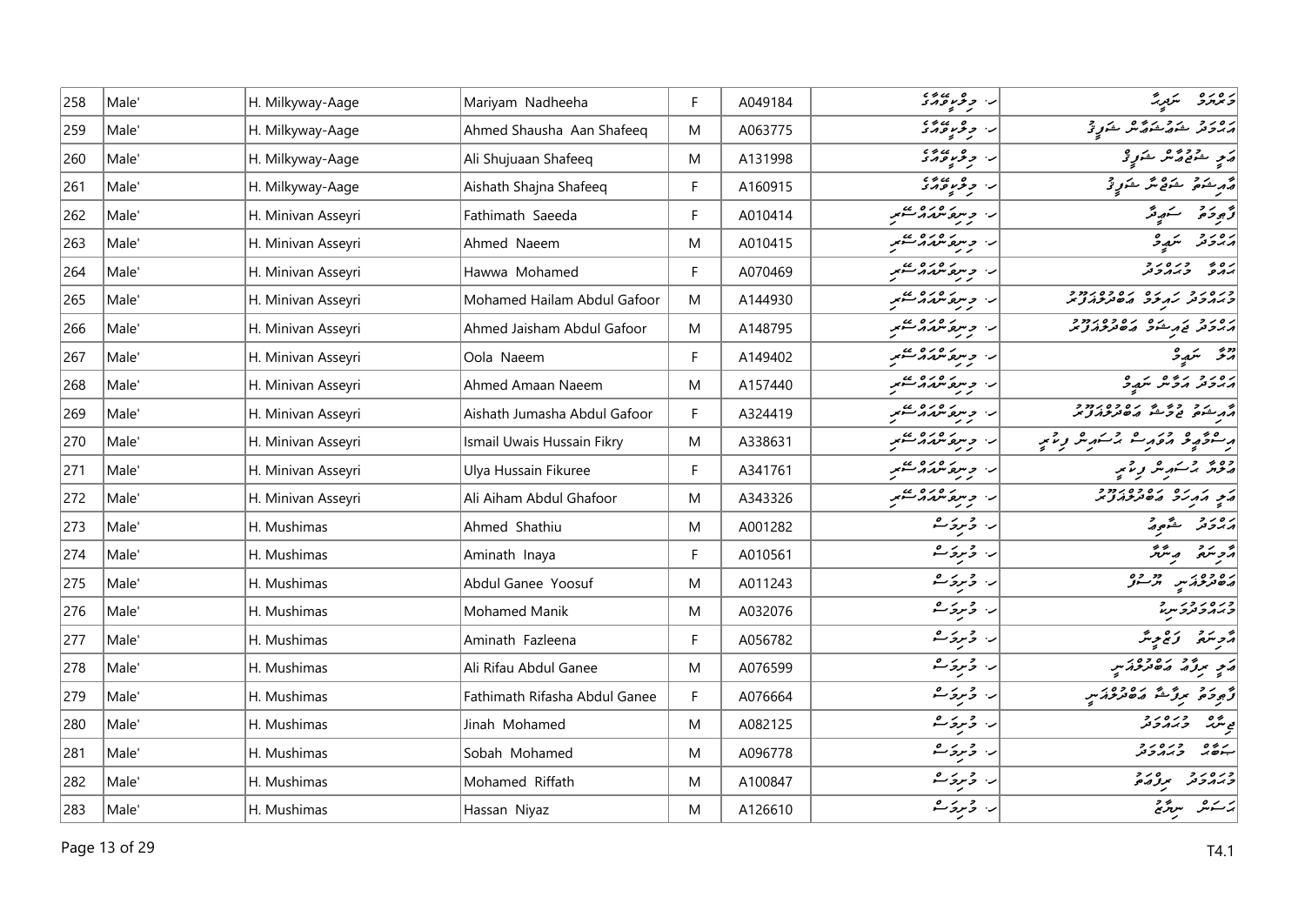| 284 | Male' | H. Mushimas | Mariyam Saadha           | F           | A128219 | ر. د پرځ ک       | سەھەتىر<br>و وړه                                         |
|-----|-------|-------------|--------------------------|-------------|---------|------------------|----------------------------------------------------------|
| 285 | Male' | H. Mushimas | Mariyam Reema            | F           | A148066 | ر. د گروگ        | ىبرىژ<br>ر ه ر ه<br><del>و</del> بربرو                   |
| 286 | Male' | H. Mushimas | Reem Abdul Ganee         | $\mathsf F$ | A148173 | ر. ژىردى         | پرې د مان ده ته کليمو                                    |
| 287 | Male' | H. Mushimas | Shinan Mohamed           | M           | A332664 | ر. د تروک        | ے شریعی ورہ دو<br>حومترین ویرمرونر                       |
| 288 | Male' | H. Mushimas | Aishath Fazla Mohamed    | F           | A333181 | ر. د برد م       | د در در دو دره در در د                                   |
| 289 | Male' | H. Mushimas | Ahmed Rausham Abdul Gani | M           | A350558 | ر. د گروگ        | ر و د و د د ه د د د و د وړ.<br>پر د تر مربر شو د ځورو ټر |
| 290 | Male' | H. Mushimas | Mohamed Rafhaan          | M           | A350559 | ر. ئۇيرى م       | ورەرو رەپەە<br><i>جەم</i> ەدىر برۇرىر                    |
| 291 | Male' | H. Mushimas | Hawwa Mohamed            | $\mathsf F$ | A353069 | ر. ژىرۇڭ         | و بره بر و<br>تر ټرکو تر<br>برە پە                       |
| 292 | Male' | H. Mushimas | Rukshana Mohamed         | F           | A354261 | ر. ژىردى         | وه شهر وره رو<br>برزخه شهر وبروفر                        |
| 293 | Male' | H. Mushimas | Mubaah Mohamed           | M           | A356087 | ر. د بردَ ک      | و رە ر د<br>تر پروتر<br>و پور                            |
| 294 | Male' | H. Mushimas | Sana Mohamed             | F           | A370083 | ر. ژىردى         | ے شر وره رو<br>سکس ورمارون                               |
| 295 | Male' | H. Mushimas | Shibahu Mohamed          | M           | A370183 | ر ، ۇېرۇپ        | و ره ر د<br><i>د ب</i> رگرفر<br>شەڭ بر                   |
| 296 | Male' | H. Mushimas | Riham Abdul Ghanee       | M           | A370206 | ر. د گروگ        | برزو ره دود بر                                           |
| 297 | Male' | H. Mushimas | Shirufa Mohamed          | $\mathsf F$ | A372067 | ر. ئۇ برىز م     | جوهرة وره دو                                             |
| 298 | Male' | H. Mushimas | Raaisa Mohamed           | F           | A372068 | ر. د گرد ک       | يممد شهر دره در                                          |
| 299 | Male' | H. Mushimas | Ahmed Shius Mohamed      | M           | A372069 | ر. ۇرۇپ          | رەر د مشرد درەر د<br>גرونر شرمۇ دىمەدىر                  |
| 300 | Male' | H. Naiboli  | Aminath Waheeda          | F.          | A023606 | ر. سَدِ پخو      | أأترسكم وكباقر                                           |
| 301 | Male' | H. Naiboli  | Hussain Lirugham         | M           | A023684 | ر. سَدِ پيچو     | جر شهر سن معروض                                          |
| 302 | Male' | H. Naiboli  | Hawwa Nazhath            | F           | A023685 | ر. سَدِ پخو      | پر 12 ر 12<br>سرچ سرچ<br>ر ه و<br>برد و                  |
| 303 | Male' | H. Naiboli  | Aishath Nareeman         | F           | A023686 | ر. سَدِ پيچو     | مەر خىكى ئىكرىگىر                                        |
| 304 | Male' | H. Naiboli  | Ibrahim Hamdhoon         | M           | A023687 | ر. سَدِ پخو      | ە بەر بەردە<br>مەھرىرى بەردىر                            |
| 305 | Male' | H. Naiboli  | Fathimath Nusrath        | F           | A023688 | ر سَمَدِ پختو    | ه د د د و د د د                                          |
| 306 | Male' | H. Naiboli  | Ahmed Haidar             | M           | A023689 | ر سَمَدِ پختو    |                                                          |
| 307 | Male' | H. Naiboli  | Mariyam Neelee           | F           | A097640 | ر. سَمَدِ څخه په | ر ه ر ه<br><del>و</del> بربرو<br>سوبو                    |
| 308 | Male' | H. Naiboli  | Hassan Nabeel            | M           | A149210 | ر. سَدِ پخو      | برسەشر<br>سَهوڤر                                         |
| 309 | Male' | H. Naiboli  | Fathmath Haifa Haidar    | F           | A161256 | ر. سَمَدِ څو     | توجوخو تهرتى بمهامر                                      |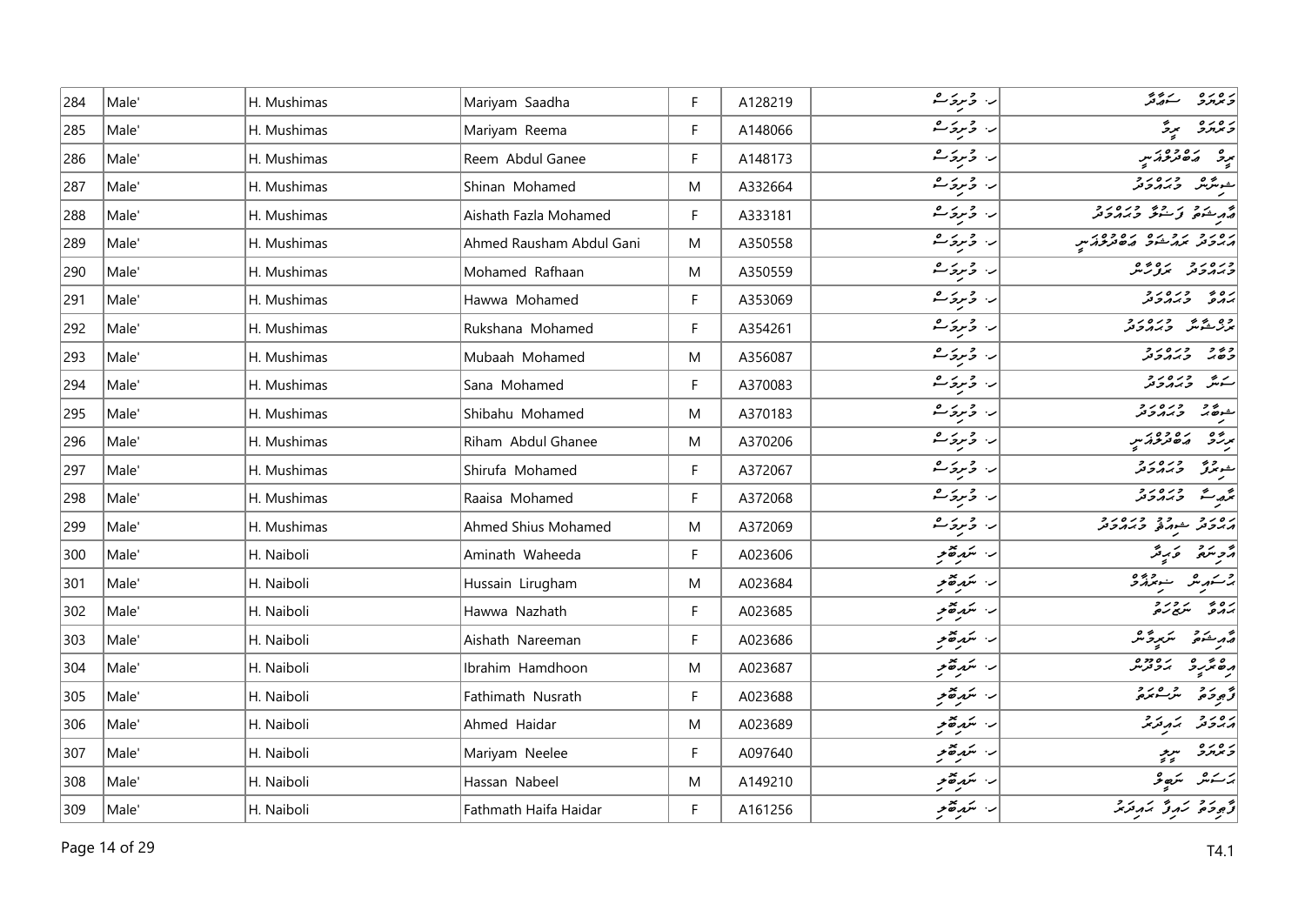| 310 | Male' | H. Naiboli       | NABEELA MOHAMED NASEEM       | F         | A332904 | ر سَمَدِ پختو                    | أنتهائه وبرود ترسوفه                                                                                                                                                                                                             |
|-----|-------|------------------|------------------------------|-----------|---------|----------------------------------|----------------------------------------------------------------------------------------------------------------------------------------------------------------------------------------------------------------------------------|
| 311 | Male' | H. Naiboli       | Aminath Thooba Shareef       | F         | A369208 | ر. سَدِ پخو                      | أأديتهم وهام المنهور                                                                                                                                                                                                             |
| 312 | Male' | H. Naiboli       | Aminath Zuba Lirugham        | F         | A382092 | ر. سَدِ صَعرِ                    | أأوسم فرقا مستراره                                                                                                                                                                                                               |
| 313 | Male' | H. Noright Villa | Mariyam Zuhudha              | F         | A032345 | ر. سرىمدە ھوڭ                    | ر ہ رہ دی۔<br>حمد مرکز سے رکز                                                                                                                                                                                                    |
| 314 | Male' | H. Noright Villa | AMINATH NAZEEHA MOHAMED      | F         | A061815 | ر. ئىرىمزمۇمۇ                    | أأدمر للمستبع أأداد والمحمد                                                                                                                                                                                                      |
| 315 | Male' | H. Noright Villa | Aminath Ifasha               | F         | A079795 | ر. ئىرتىر غورق                   | أأزجر سترقم ورقرشة                                                                                                                                                                                                               |
| 316 | Male' | H. Noright Villa | Mohamed Nazeeh               | M         | A138061 | ر. ئىزىمۇمۇمۇ                    | ورەرو شۆر                                                                                                                                                                                                                        |
| 317 | Male' | H. Noright Villa | Fathmath Quraisha            | F         | A151407 | ر مىزىد ھوڭە                     | أزجوخا وتحافر المحمد                                                                                                                                                                                                             |
| 318 | Male' | H. Oak Wood      | Mohamed Ali                  | M         | A045605 | ر. در ۱۶۵۵                       | ورەرو كەير                                                                                                                                                                                                                       |
| 319 | Male' | H. Orion         | <b>IBRAHIM RAMEEZ HASSAN</b> | M         | A040217 | ر. مجمعه محمده                   | رەپرىدۇ برېپى برخىر                                                                                                                                                                                                              |
| 320 | Male' | H. Orion         | Fathimath Nadheeha           | F         | A040426 | ر. میرمدهر                       | ۇيودۇ ئىرىد                                                                                                                                                                                                                      |
| 321 | Male' | H. Orion         | AISHATH SHAZRA RAMEEZ        | F         | A120026 | ر، میں پر پر م                   | وكرو شوخ المروح المراجع                                                                                                                                                                                                          |
| 322 | Male' | H. Orion         | HASSAN SHARIZ RAMEEZ         | M         | A149145 | ر. تیر پرچم                      | أيَاسكس مشريرهم الكرج حج                                                                                                                                                                                                         |
| 323 | Male' | H. Orion         | Mohamed Shamikh Rameez       | M         | A166953 | ر. میرمدینگر                     | ورەرو ئۇرۇ ترەپى                                                                                                                                                                                                                 |
| 324 | Male' | H. Orion         | Mariyam Samha Rameez         | F         | A327702 | ر، مجر میره<br>ر، مجمد میر       | د وړه د ده ور د                                                                                                                                                                                                                  |
| 325 | Male' | H. Oyster        | Ibrahim Rafeeu               | ${\sf M}$ | A045792 | ر، مجموعے مح                     | رە ئرىر ئىرىم                                                                                                                                                                                                                    |
| 326 | Male' | H. Oyster Pearl  | Aishath Rafeeu               | F         | A046599 | را بيهر سقي برا بو مرش           | أمار المستوفي المتعرفي ما                                                                                                                                                                                                        |
| 327 | Male' | H. Peach Melba   | Meekail Ismail Saeed         | M         | A323299 | ربه بوره ده ده                   | وٍ تَهُوفُ مِرْ عَوْمٍ فِي سَهِ مِنْ                                                                                                                                                                                             |
| 328 | Male' | H. Rannaruge     | Mohamed Akhthar Khaleel      | M         | A071906 |                                  | ورەرو رەرو زېږو                                                                                                                                                                                                                  |
| 329 | Male' | H. Rannaruge     | Adam Hussain                 | M         | A132908 | ر. نرگرېزنوره                    | ەرە جەسكەبىر                                                                                                                                                                                                                     |
| 330 | Male' | H. Rannaruge     | Fathmath Akhthary Khaleel    | F         | A151353 | ر - بر ه ر و د<br>ر - بر سرس پرې | وتجوفا وراقاتها المتحياتي                                                                                                                                                                                                        |
| 331 | Male' | H. Ranriyaalage  | Aminath Shifza               | F         | A080200 | ر گرگر پر پڑوی                   | أأترجع تسورج                                                                                                                                                                                                                     |
| 332 | Male' | H. Ranriyaalage  | Mehenaz Waheed               | F         | A099093 | ر برگرمزده                       | ة ويرتبر المحمد المحمد المحمد المحمد المحمد المحمد المحمد المحمد المحمد المحمد المحمد المحمد المحمد المحمد الم<br>المحمد المحمد المحمد المحمد المحمد المحمد المحمد المحمد المحمد المحمد المحمد المحمد المحمد المحمد المحمد المحم |
| 333 | Male' | H. Ranriyaalage  | Aishath Sakhava Yoosuf       | F         | A149527 | ر گرگر پروگری                    | و د شو د د و و و و و و و و و و و و و حاضر و الخار و الخاص و الخاص و الخاص و الخاص و الخاص و د الخاص و د الخاص<br>منابع الخاص الخاص الخاص العرب و الخاص و الخاص و الخاص و الخاص و الخاص و الخاص و الخاص و الخاص و الخاص و الخاص   |
| 334 | Male' | H. Ranriyaalage  | Mohamed Shah Yoosuf          | M         | A149528 | ر گرگر پروگری                    | ورەرو مەد « دە<br><i>دىد</i> ەردىر مىشر «رىسى                                                                                                                                                                                    |
| 335 | Male' | H. Ranriyaalage  | Mohamed Anoos                | ${\sf M}$ | A166411 | ر، نرگرېزوگړۍ                    | כנסנכ גמם                                                                                                                                                                                                                        |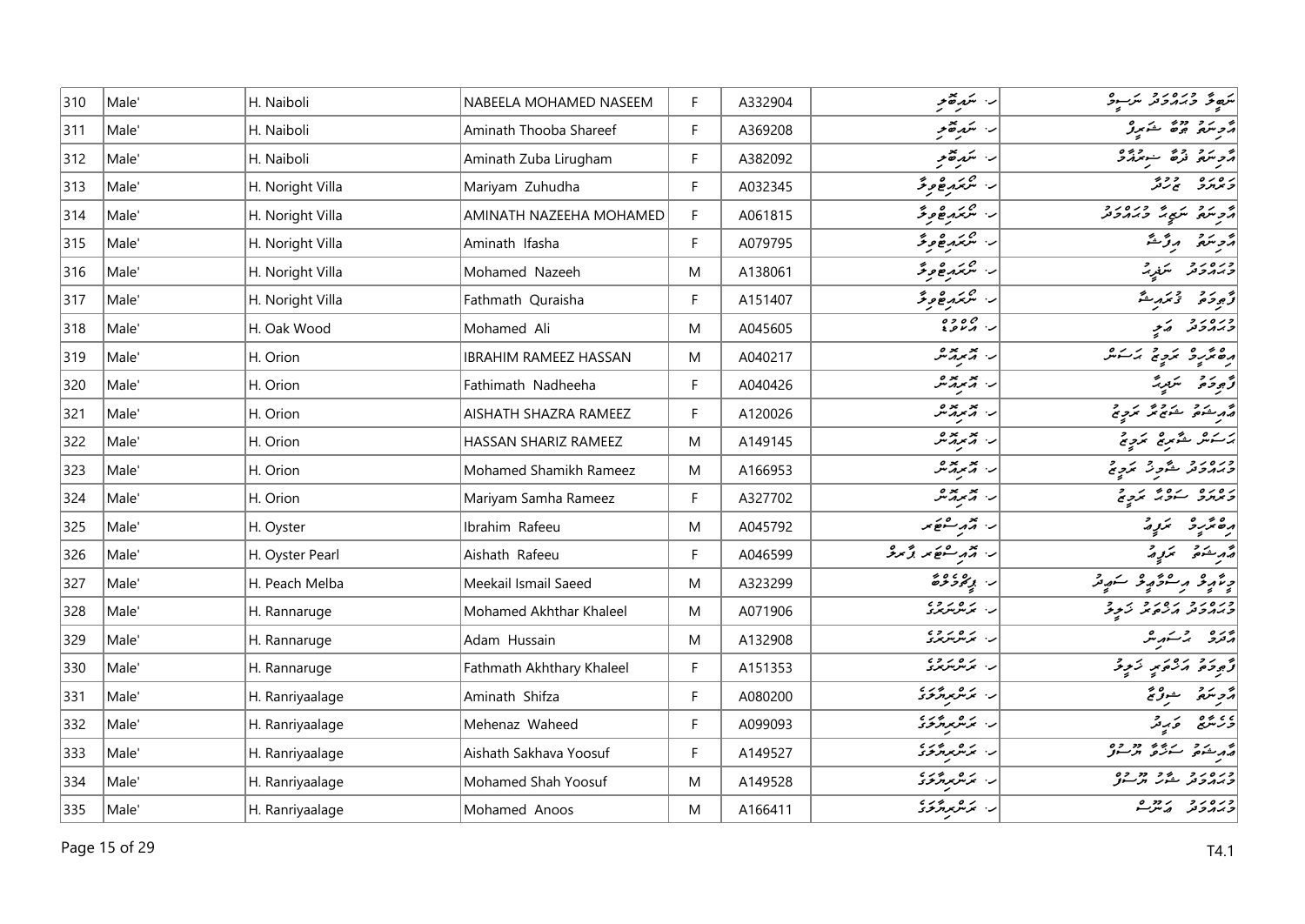| 336 | Male' | H. Ranriyaalage      | Mariyam Virusha      | F           | A356845 | ر گرگر پر پر د     | دیرمرد ویرت                                                              |
|-----|-------|----------------------|----------------------|-------------|---------|--------------------|--------------------------------------------------------------------------|
| 337 | Male' | H. Ranriyaalage      | Fayaaz Mohamed Nazim | M           | A356846 | ر، ئەشرىرىدى       | رو و دره دو شهرو                                                         |
| 338 | Male' | H. Ranriyaalage Aage | Fathimath Zeeniya    | $\mathsf F$ | A070529 | ر بر مرموز در در   | توالله وكالمحمد والمعج مرامحه                                            |
| 339 | Male' | H. Ranriyaalage Aage | Ahmed Zumaam         | M           | A079817 | ر گرمر پر پر در در | ג פ ג כ ב כ ב ס                                                          |
| 340 | Male' | H. Rasfushi          | Hafsa Ali            | F           | A009793 | ر. ئۇستۇترىر       | بروث مزمج                                                                |
| 341 | Male' | H. Rasfushi          | Umar Zahir           | M           | A038182 | ر. ئۇستۇترىر       | ور و پچ ریز                                                              |
| 342 | Male' | H. Rasfushi          | Ibrahim Ali          | M           | A049768 | ر. ئۇستۇترىر       | رە ئۆر ئەير                                                              |
| 343 | Male' | H. Rasfushi          | Anisa Hussain        | $\mathsf F$ | A064876 | ر، بۇسۇرىمىز       | أوسرت وكسكر مر                                                           |
| 344 | Male' | H. Rasfushi          | Mohamed Musthafa     | M           | A068653 | ر، ئۇسۇرىس         | وره رو و وره<br><i>و پرو</i> ونړ و <i>ښوو</i> ژ                          |
| 345 | Male' | H. Rasfushi          | Masha Musthafa       | $\mathsf F$ | A159761 | ر، بۇسۇقۇم         | وَ شَدَّ وَ بِهِ وَ وَ                                                   |
| 346 | Male' | H. Rasfushi          | Aminath Isfa Ibrahim | F           | A339356 | ر، ئۇستۇترىر       | הקיים היינ" הסתיק                                                        |
| 347 | Male' | H. Rasfushi          | Ali Maais Musthafa   | M           | A339359 | ر، بۇسۇرىمىز       | ړې د پر د د سور                                                          |
| 348 | Male' | H. Redhan            | Aishath Shamla       | F           | A012676 | ر، برتریں          | و ديگر ده دره د                                                          |
| 349 | Male' | H. Redhan            | Ibrahim Shareef      | M           | A012872 | ر. بۇترىش          | رەترىر ئىير                                                              |
| 350 | Male' | H. Redhan            | Aminath Ibrahim      | F           | A033626 | ر. عرفرمگر         | أأديته وهتربرد                                                           |
| 351 | Male' | H. Redhan            | Irshad Adam          | M           | A050690 | ر. نوترمگر         | و پڑ شگتر کے مربور                                                       |
| 352 | Male' | H. Redhan            | Abdul Raheem Qasim   | M           | A058302 | ر، بروگرمگر        | גם כם גם בביית                                                           |
| 353 | Male' | H. Redhan            | Mohamed Waheed       | M           | A065685 | ر، بروگرمگر        |                                                                          |
| 354 | Male' | H. Redhan            | Ahmed Irushad        | M           | A128051 | ر. عرفرمگر         | גם גב גביביק<br>גגב <i>ג</i> גביביק                                      |
| 355 | Male' | H. Redhan            | Fathimath Saadhuna   | $\mathsf F$ | A128134 | ر. پروگر           | قرم دو مشتر شور                                                          |
| 356 | Male' | H. Redhan            | Ahmed Waheed         | M           | A128683 | ر. عرفرمگر         | ره رو در د<br>امدونر کورنر                                               |
| 357 | Male' | H. Redhan            | Fathmath Irshad      | F           | A128686 | ر. ئۈچۈر           | أزّوجو مرتمشور                                                           |
| 358 | Male' | H. Redhan            | MOHAMED IRUSHAD      | M           | A128690 | ر. بروگر           | ور ه د و .<br>  <i>و بر پر و . و . و . و .</i><br>  و <i>بر پر ح</i> د . |
| 359 | Male' | H. Redhan            | Niuma Kalhu Thuththu | F.          | A148608 | ر. عرفرمگر         | $50221$ $32$                                                             |
| 360 | Male' | H. Redhan            | Kalhu Huththu        | M           | A148900 | ر. بروگرمگر        | ر و و ه و<br>ما تر دره                                                   |
| 361 | Male' | H. Redhan            | Fazla Mohamed Waheed | F           | A159558 | ر، برورپر          | ت على ورەرو تريد                                                         |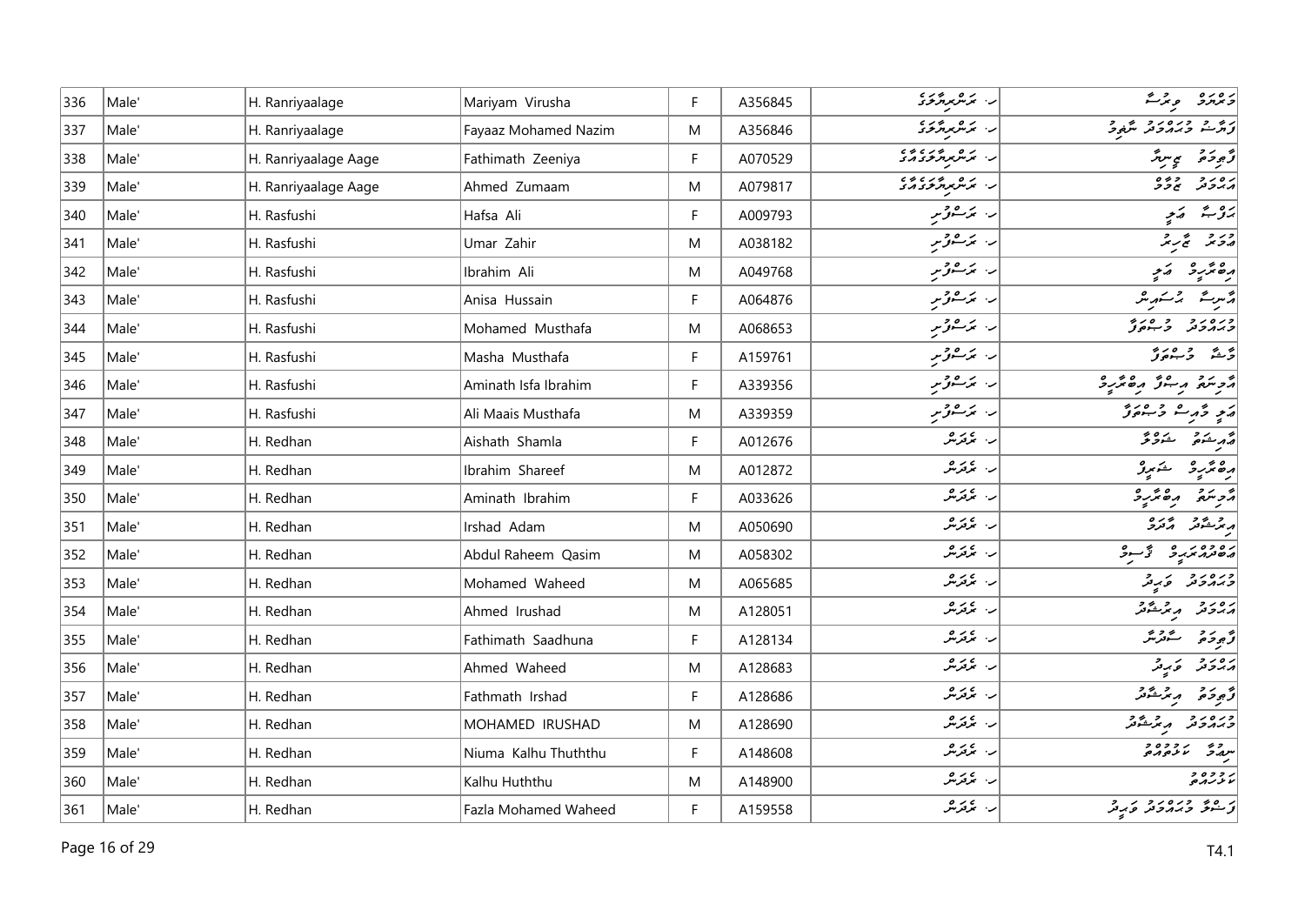| 362 | Male' | H. Redhan         | Ali Irushadh            | M  | A159559 | ر. پروگر                               | ەكىمە بىرىمىتىلىر<br>ئىسىمار                 |
|-----|-------|-------------------|-------------------------|----|---------|----------------------------------------|----------------------------------------------|
| 363 | Male' | H. Redhan         | Hawwa Raina             | F. | A167225 | ر. بروگر                               | برە ئەستر                                    |
| 364 | Male' | H. Redhan         | Fawaaz Kalhu Thuththu   | M  | A167263 | ر، برورپر                              | ر بره در دره د                               |
| 365 | Male' | H. Redhan         | Ismail Shareef          | M  | A345139 | ر. عرفرمگر                             | ر جۇرچى خىيرۇ                                |
| 366 | Male' | H. Redhan         | Fazeela Mohamed Waheed  | F. | A345259 | ر، بۇقرىش                              | تى ئىندى ئەمەر قەر بەر ق                     |
| 367 | Male' | H. Redhan         | Aminath Saraa           | F  | A345263 | ر، بروگرمگر                            | ړ څخه سنټر                                   |
| 368 | Male' | H. Redhan         | Ali Shareef             | M  | A370903 | ر. ئۈچەر                               | أەكىم ئىسكىمىتى كى                           |
| 369 | Male' | H. Redhan         | Zidhna Shareef          | F  | A397711 | ر. نۇترىش                              | ىر قرىش ھەمرۇ                                |
| 370 | Male' | H. Reylight Villa | Abdulla Hameed          | M  | A027434 | ر بجز بجره عربح                        | پر ھ قر اللّٰه<br>برَجٍة قر                  |
| 371 | Male' | H. Reylight Villa | Nafeesa Yoosuf          | F  | A038610 | ر بر دره ه د د                         | دد حرو<br>مرتسور<br>سَموٍےً                  |
| 372 | Male' | H. Reylight Villa | Aminath Madheeha        | F. | A068875 | ر بر عزیره ه ه د څه                    | أأروبتهم وتربر                               |
| 373 | Male' | H. Reylight Villa | Mohamed Haneef          | M  | A127915 | ر بر در هو د                           | ورەرو ئەرو                                   |
| 374 | Male' | H. Reylight Villa | Mohamed Humaid Hameed   | M  | A156638 | ر برودهور                              | כנסנכ בצוב גבב                               |
| 375 | Male' | H. Reylight Villa | Jumaid Haneef Mahmood   | M  | A166781 | ر بر عزیر ه ه د څه                     | و در در برسرو کردود.<br>محکم در برسرو کردود  |
| 376 | Male' | H. Reylight Villa | Aminath Waheeda         | F  | A274147 | ر بر دره ه د د                         | أأترجع أقرابته                               |
| 377 | Male' | H. Reylight Villa | Aminath Jimna           | F  | A328791 | ر بر در ۱۶۵ و د                        | أأزجتم ووثئر                                 |
| 378 | Male' | H. Reylight Villa | Aishath Jumla           | F  | A328794 | ر بمز در ه و د گ                       | ه د شود وه وه<br><i>م</i> د شوی مح           |
| 379 | Male' | H. Reylight Villa | Aishath Hanaan Hameed   | F. | A338037 | ر برودهور                              | ۇرىشو ئەركىرى ئەچ                            |
| 380 | Male' | H. Reylight Villa | Ali Jinah               | M  | A356875 | ر بر عزیره ه ه د څه                    | أقدمي محرمثه                                 |
| 381 | Male' | H. Reylight Villa | Aishath Joozan Mohamed  | F  | A386737 | ر بر دره ه د د                         | د در در دوره در در د<br>دگرشوه فعی در در دور |
| 382 | Male' | H. Rosandale      | Zufrath                 | M  | A120025 | ر، موسی مورد و<br>ر، موسی مورد مح      | د د د د<br>مح تو سره                         |
| 383 | Male' | H. Rosandale      | Shaiban Zufurath Ismail | M  | A356568 | ر به چې وي و<br>ر به ترېخ مرغ محر      | خىرەھ بىرى بىر ئىس بىر                       |
| 384 | Male' | H. Rosandale      | Sama Zufurath Ismail    | F  | A356572 | ر، موج موره و<br>ر، موج موره مو        | ب ودرو ره و عرو                              |
| 385 | Male' | H. Rosandale      | Saif Zufurath Ismail    | M  | A356573 | ر، موج موره و<br>ر، موج موره مو        | ښورو پوځو مرگوگولو                           |
| 386 | Male' | H. Rosandale      | Zeena Zufrath           | F. | A357410 | ر به عروم ده و د<br>ر به عروم مربع محر | ېږېد د د ده.                                 |
| 387 | Male' | H. Rosandale      | Sofwaan Zufrath         | M  | A408948 | ر، برج مرد و                           | رەم دەرد<br>جۇڭ ئۆتلىم                       |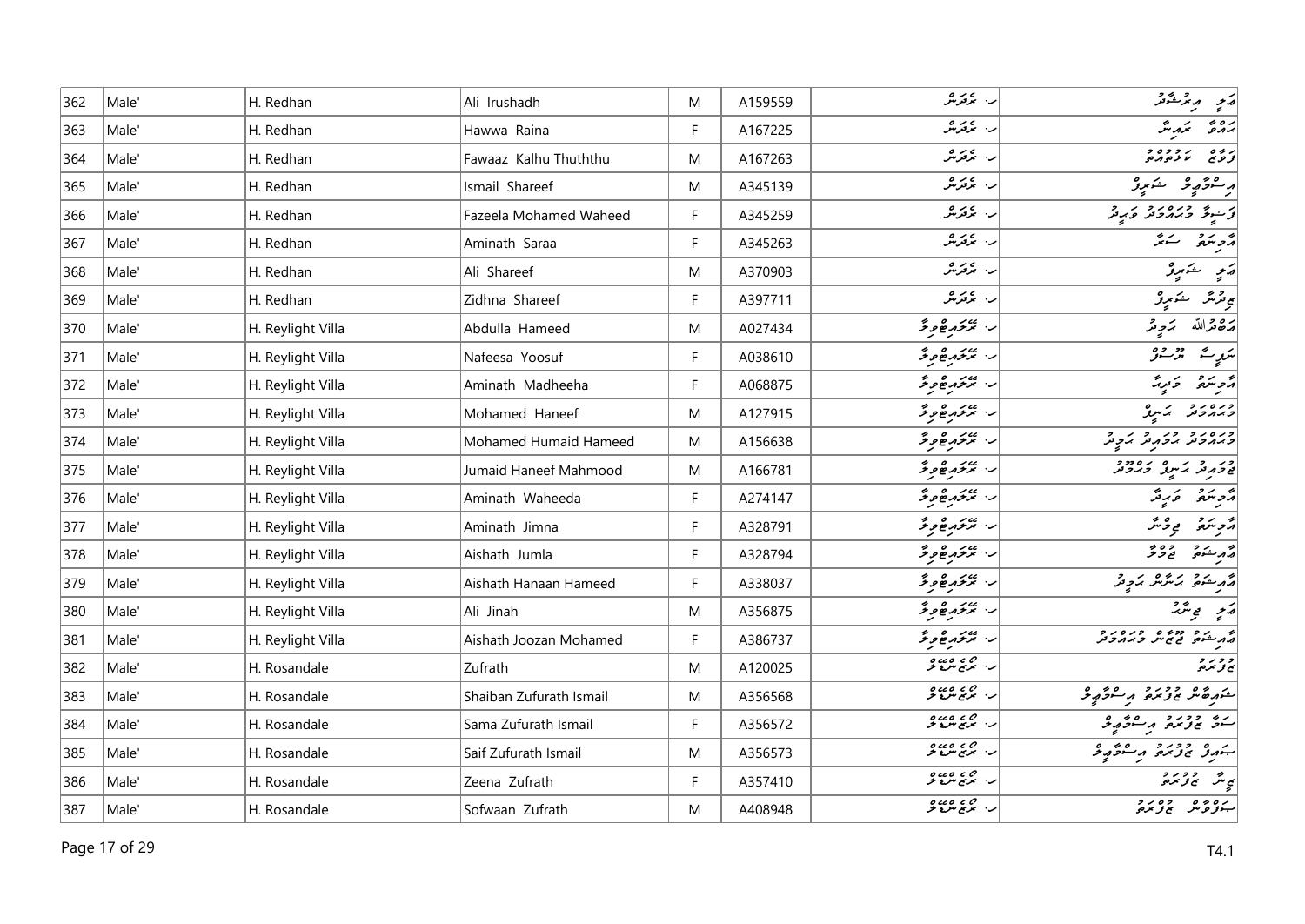| 388 | Male' | H. Rosandale     | Shifaan Zufrath          | M  | A408949 | ر، محرج مورد و<br>ر، محرج ملونا محر   |                                                  |
|-----|-------|------------------|--------------------------|----|---------|---------------------------------------|--------------------------------------------------|
| 389 | Male' | H. Rose In Bloom | Saeed Ali                | M  | A052166 | ر. می در ۵۶۵۵۵<br>ر. مرج د سره مرد    | سكهيش الكامج                                     |
| 390 | Male' | H. Rose In Bloom | Minna Naseer             | F  | A053045 | ر می در ۱۵۶۵ وروه<br>ر مرغ در سره مرد | أوعهد الكبولز                                    |
| 391 | Male' | H. Rukkosheege   | Mariyam Manike           | F  | A121811 |                                       | د وړود سرتا                                      |
| 392 | Male' | H. Rukkosheege   | Aminath Shumna Shareef   | F. | A121812 | ر. 202 ء<br>ر. بود ما موی             | أدويتهم المودش لمكورثه                           |
| 393 | Male' | H. Rukkosheege   | Aishath Shiuna Shareef   | F  | A121813 |                                       | ۇرمۇق ھەر ئىر ھەر                                |
| 394 | Male' | H. Rukkosheege   | FATHIMATH SHIFZA SHAREEF | F. | A121814 | ر. بروند ره<br>ر. برونور              | وَجَعِدَةٌ حَوَرٌجٌ حَدَبِورٌ                    |
| 395 | Male' | H. Saibaan       | Fathimath Shaheema       | F  | A010828 | ر. سەرھٔىر                            | توجوخو الشرائح                                   |
| 396 | Male' | H. Saibaan       | Hassan Rasheed           | M  | A032635 | ر. سەرھ بىر                           | يرسكانكل الكركب وقر                              |
| 397 | Male' | H. Saibaan       | Ahmed Sinan              | M  | A051357 | ر. سەرھٔىر                            | پرورو سوشر                                       |
| 398 | Male' | H. Saibaan       | Ibrahim Rasheed          | M  | A122308 | ر، سەرق ش                             | أرە ئۆر ئەس ئەسىر                                |
| 399 | Male' | H. Saibaan       | Khadeeja Mohamed         | F  | A150906 | ر. سەرھٔىر                            | ژمریځ وبره رو                                    |
| 400 | Male' | H. Saibaan       | Hussain Shifaan          | M  | A157874 | ر. سەرھ بىر                           | 2سىمەيىر ھۆتىر<br>                               |
| 401 | Male' | H. Saibaan       | Ali Rifan                | M  | A159068 | ر. سەرھٔىر                            | أەيجە سرقەمى                                     |
| 402 | Male' | H. Saibaan       | Shareefa Mohamed         | F  | A208548 | ر. سەرھ بىر                           | أخوير وره دو                                     |
| 403 | Male' | H. Saibaan       | Ziyaan Ahmed Zaeem       | M  | A356222 | ر. سەرھىر                             | م محمد مدارد من محمدة                            |
| 404 | Male' | H. Saibaan       | ZIDAN AHMED              | M  | A360725 | ر. سەرھ بىر                           | يې قریبر د مړنۍ تر                               |
| 405 | Male' | H. Salsabeeluge  | Mariyam Saeeda           | F. | A037955 | ر. سەۋسەھ ۋە                          | دەرە سەرتە                                       |
| 406 | Male' | H. Salsabeeluge  | Mohamed Shujau           | M  | A037956 | ر. سەۋسەھ ۋە                          | وره رو دوو<br><i>وب</i> رمرمر شو <sub>قع ه</sub> |
| 407 | Male' | H. Salsabeeluge  | Jaufar Rasheed           | M  | A072376 | ر. سەۋسەھ ۋە                          | پروژ پر پرشیدر                                   |
| 408 | Male' | H. Salsabeeluge  | Ahmed Shanaad            | M  | A124195 | ر. سەۋسەھ ۋە                          | ره رو شکور<br>پرېدونس شکس                        |
| 409 | Male' | H. Salsabeeluge  | Shifna Jaufar            | F. | A144763 | ر. سەۋسەھ ۋە                          | شوژنگر نخ <i>ماؤن</i> گر                         |
| 410 | Male' | H. Scopius       | Aminath Nadeeha          | F  | A040427 | ر. سىندېرىرگ                          | أأترجع أتتبرج                                    |
| 411 | Male' | H. Scopius       | Aishath Nashaya          | F  | A329187 | ر. سىندېرە ئە                         | ە ئەر ئىككى ئىس ئىشكىر                           |
| 412 | Male' | H. Scopius       | Mohamed Nasooh           | M  | A350055 | ر. ستورو میشد.                        | و ره ر د<br><i>و پر</i> پر تر<br>بترجع           |
| 413 | Male' | H. Shabaa Shine  | Fathmath Saeeda          | F  | A016080 | ر. ڪوڭ ڪور س                          | د پوځو په سنوپوتر                                |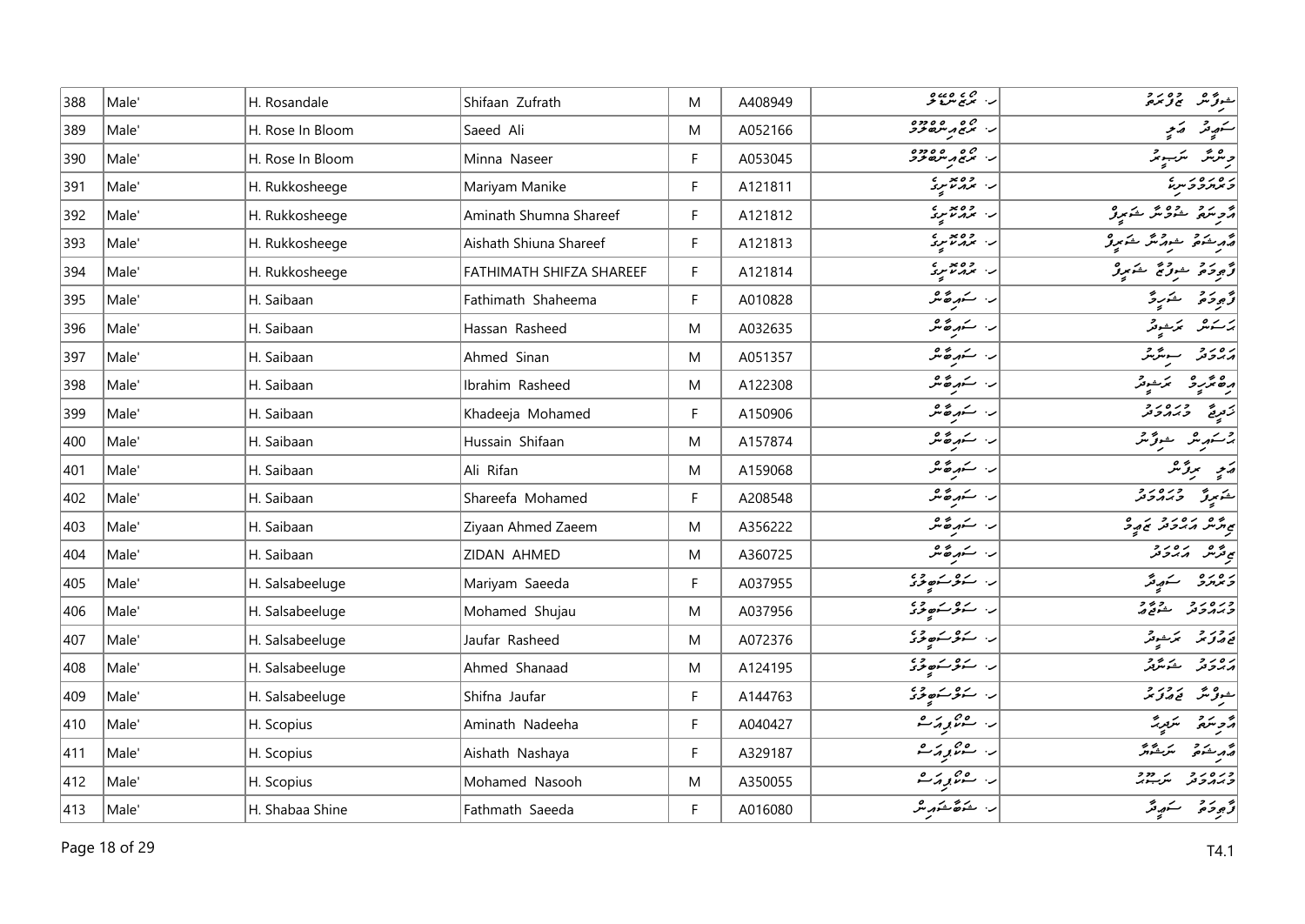| 414 | Male' | H. Shabaa Shine    | Ali Mohamed Manik       | ${\sf M}$ | A041539 | ر. ڪوڪ ڪمبر س          | أثمني ورەرور سره                             |
|-----|-------|--------------------|-------------------------|-----------|---------|------------------------|----------------------------------------------|
| 415 | Male' | H. Shabaa Shine    | Mohamed Shab'aan Ali    | ${\sf M}$ | A146633 | ر. ڪوھُڪور س           | ورەرو رەپە ھەر                               |
| 416 | Male' | H. Sharon          | Mariyam Shaheeda        | F         | A055723 | ر. ڪرمگر هر            | ویروز شریر                                   |
| 417 | Male' | H. Sharon          | Ahmed Shan              | M         | A074668 | ر، ڪيونگر              | أرەر ئەشر                                    |
| 418 | Male' | H. Sithara Vaadhee | Ismail Hamdoon          | ${\sf M}$ | A040683 | ر، سىۋىمرۇپر           | ر عۇرپو بەددە                                |
| 419 | Male' | H. Sithara Vaadhee | Fazly Abdul Wahhab      | F         | A068958 | ر. سوه بره در          | ره ده ده ده د <del>ه</del>                   |
| 420 | Male' | H. Sithara Vaadhee | Aminath Hisan           | F         | A160317 | ر ، سىۋېترەڭ بېر       | أقرمتني برستيثر                              |
| 421 | Male' | H. Sithara Vaadhee | Mohamed Shifaz          | M         | A160318 | ر . سوء برو پر         | ورەر دېم شوژنج                               |
| 422 | Male' | H. Sky Net         | Mohamed Faseen Rafiu    | ${\sf M}$ | A022839 | ر. سىزىر مۇھ           | وره رو ز سور بروه.                           |
| 423 | Male' | H. Sky Net         | Ahmed Sunain            | M         | A025874 | ر. سنگورمرچ            | رەرو ئەسكىرىتى                               |
| 424 | Male' | H. Sky Net         | Fathimath Rushdy        | F         | A047340 | ر. سىزىر يىھ           | أوجوحهم متمشعي                               |
| 425 | Male' | H. Sky Net         | Mohamed Atheeg Rushdhee | ${\sf M}$ | A055243 | ر. سىزىر مىي           | ورەر دېم دې گرېنو                            |
| 426 | Male' | H. Sky Net         | Aishath Nazima          | F         | A069972 | ر. سىزىر مىق           | أقمر شدة التموة                              |
| 427 | Male' | H. Sky Net         | Hassan Rushdee          | M         | A114606 | ر. سىزىر ئىم           | بر سے مگر مشوہیں                             |
| 428 | Male' | H. Sky Net         | Aishath Atheega         | F         | A114651 | ر. سىزىر يىھ           | أقهر شدة المتحية                             |
| 429 | Male' | H. Sky Net         | Aminath Eyma            | F         | A114665 | ر. سىزىر ئىم           | أأدم يتم والمحمد                             |
| 430 | Male' | H. Sky Net         | Maya Hassan Rushdee     | F         | A167650 | ر. ڪمئرمر عو           | و در سایر در در در در بر                     |
| 431 | Male' | H. Sky Net         | Lamya Hassan Rushdy     | F         | A167656 | ر. سىمئەر يىرچ         | توويز برڪس پرڪس                              |
| 432 | Male' | H. Sky Net         | Yadhya Hassan Rushdi    | F         | A254218 | ر. سنتم برامج          | ره بر بر سورس ترشور<br>مرتزمز بر سونتر برشور |
| 433 | Male' | H. Sky Net         | Rivaya Hassan           | F         | A363005 | ر. سنتور مربع          | برة كار كار كار من                           |
| 434 | Male' | H. Sky Net         | Ibrahim Atheeg Hassan   | ${\sf M}$ | A363035 | ر. سنتوسي              | رە ئرىر ئەرق ئەسەر                           |
| 435 | Male' | H. Sweet Meet      | Hassan Niyaz            | ${\sf M}$ | A059014 | ر. ڪو <sub>ڇ ڇ</sub> و | پرستمبر سرچرینې                              |
| 436 | Male' | H. Tansy           | Aminath Shaheedha       | F         | A049198 | ب عَ عرب               | أأرمن المتوافي                               |
| 437 | Male' | H. Tansy           | Ali Shanaan             | ${\sf M}$ | A074440 | ر. غورب                | أەسم ئىشكىلىر                                |
| 438 | Male' | H. Tansy           | Aishath Shazlyn         | F         | A074721 | عَ عَرْب               | ۇرمۇق مۇھ بر                                 |
| 439 | Male' | H. Tedral          | Mohamed Jubair          | ${\sf M}$ | A023288 | ر، عء برو              | כנסנכ כנב<br>כגמכנג בשמיג                    |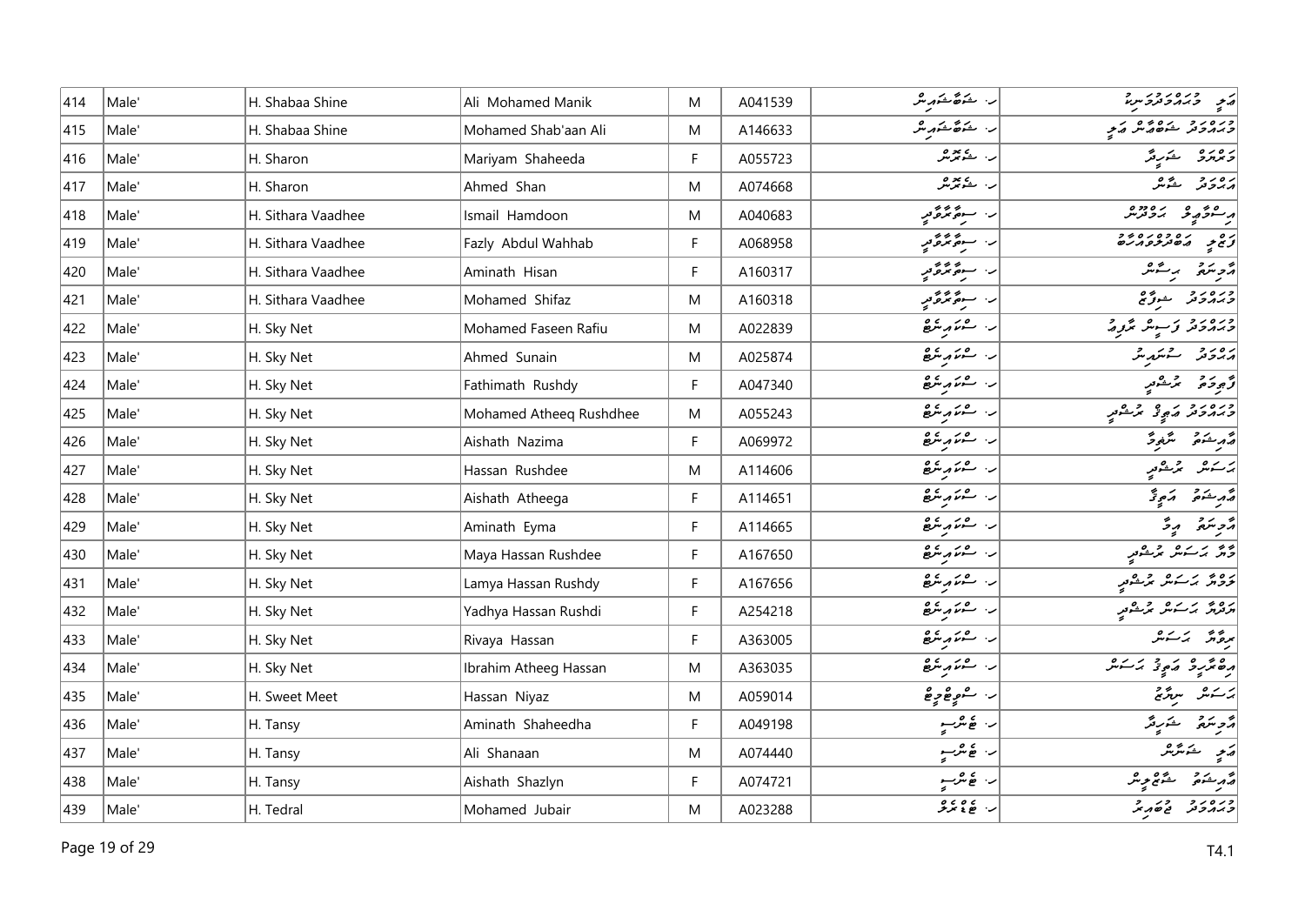| 440 | Male' | H. Tedral      | Ahmed Azhan                       | M         | A023294 | ر، عء برو                                                                               | גפניק גפיית                                                          |
|-----|-------|----------------|-----------------------------------|-----------|---------|-----------------------------------------------------------------------------------------|----------------------------------------------------------------------|
| 441 | Male' | H. Tedral      | Abdulla Asad                      | ${\sf M}$ | A023295 | ر ، ج ه و ه و<br>ر ، ج ء مرکز                                                           | ەھىراللە<br>کہ کے قبر                                                |
| 442 | Male' | H. Tedral      | Mariyam Nasra                     | F         | A072441 | ر، عء برو                                                                               | ر ه ر ه<br><del>ر</del> بربر ژ<br>ىئربە ئە                           |
| 443 | Male' | H. Tedral      | Aminath Ibrahim                   | F         | A072516 | ر، عء برو                                                                               | أأوسكة المقامرة                                                      |
| 444 | Male' | H. Tedrelaage  | Abdul Kareem Adam                 | M         | A053621 | $\begin{array}{lll} c\ast o& c& c\\ \circ & \circ & c\\ c\ast o& c \end{array} \quad .$ | נס כמן פי פיקס<br>הסט <i>ב</i> ט <sub>קב</sub>                       |
| 445 | Male' | H. Thimaavehi  | Aishath Shareehan Ahmed           | F         | A027813 | ر و ځور                                                                                 | د.<br>درخوم خوبرته درود                                              |
| 446 | Male' | H. Thimaavehi  | Ahmed Saeed                       | M         | A053968 | ر وځور                                                                                  | أرور والمستهدر                                                       |
| 447 | Male' | H. Thundimathi | Aishath Nadira                    | F         | A044744 | ر. ئۇس <sub>ىۋ</sub> رىئىچ                                                              | أقرم شكوته الترمر                                                    |
| 448 | Male' | H. Ufan Thundi | Ahmed Shahid                      | M         | A052071 | ر بەر ئەھەسىر                                                                           | رەر دېمبر د<br>مەرومى ئىشمەمل                                        |
| 449 | Male' | H. Vavoi       | Ahmed Shujau                      | ${\sf M}$ | A074893 | ر وَوَمِ                                                                                | ره رح در در<br>م.رح تر مشوقے م                                       |
| 450 | Male' | H. Vavoi       | Mohamed Maniku                    | M         | A138846 | ر کوچه                                                                                  | כנים ניכן<br>הממכונק יינול                                           |
| 451 | Male' | H. Vavoi       | Ibrahim Nuhadh                    | M         | A149272 | ر نمو د                                                                                 | رەپرىر بىر <i>ە</i> ر                                                |
| 452 | Male' | H. Vavoi       | Hussain Shiham                    | M         | A149285 | ر نمیور                                                                                 | جرسكريش المورجي                                                      |
| 453 | Male' | H. Vavoi       | Moosa Shifau                      | ${\sf M}$ | A154567 | ر به دور                                                                                | دو مه دور<br>درگاه مشور د                                            |
| 454 | Male' | H. Vavoi       | Mariyam Ashfa                     | F         | A264600 | ر کرينځ د                                                                               | رەرە پەشۇ                                                            |
| 455 | Male' | H. Vavoi       | Hawwa Rishma                      | F         | A346755 | بأنجع                                                                                   |                                                                      |
| 456 | Male' | H. Vimla       | Asma Abdul Hakeem                 | F         | A009723 | ر. ءِدْ گ                                                                               | ر وه رودور و                                                         |
| 457 | Male' | H. Vimla       | Abdul Rahman Ali                  | M         | A033449 | ر. ود ژ                                                                                 | גם כם גם מם הב                                                       |
| 458 | Male' | H. Vimla       | Faathina Abdul Hakeem             | F         | A059860 | ر. ودی                                                                                  | توموش مقصر ومروا                                                     |
| 459 | Male' | H. Vimla       | Ahmed Azim                        | M         | A091768 | ر. ووڅ                                                                                  | رەر د د                                                              |
| 460 | Male' | H. Vimla       | Aminath Ricza Abdul Rahman        | F         | A113775 | ار، ودْنْرٌ                                                                             | י גר כי מי גם כסגסים                                                 |
| 461 | Male' | H. Vimla       | MARIYAM LUBNA ABDUL<br>RAHMAN     | F         | A114166 | ر. ءِدْ گ                                                                               | ג סגם כם ש' גםכם גם שים.<br>בימו <i>ת כם ית הסנ</i> גי <i>מ</i> גבית |
| 462 | Male' | H. Vimla       | Ahmed Khayyam Rasheed             | M         | A144395 | ر. ع5عرٌ                                                                                |                                                                      |
| 463 | Male' | H. Vimla Annex | Mariyam Zahiya                    | F         | A075609 | 0.0000000                                                                               | גםגם הבנה                                                            |
| 464 | Male' | H. Vimla Annex | Fathimath Amsooda Abdul<br>Hakeem | F         | A101591 | لەر مەدەن مەدەن                                                                         | ه د د ده ده ده ده ده ده ده<br>ترجوح مرحسنتر مان ترجمنون              |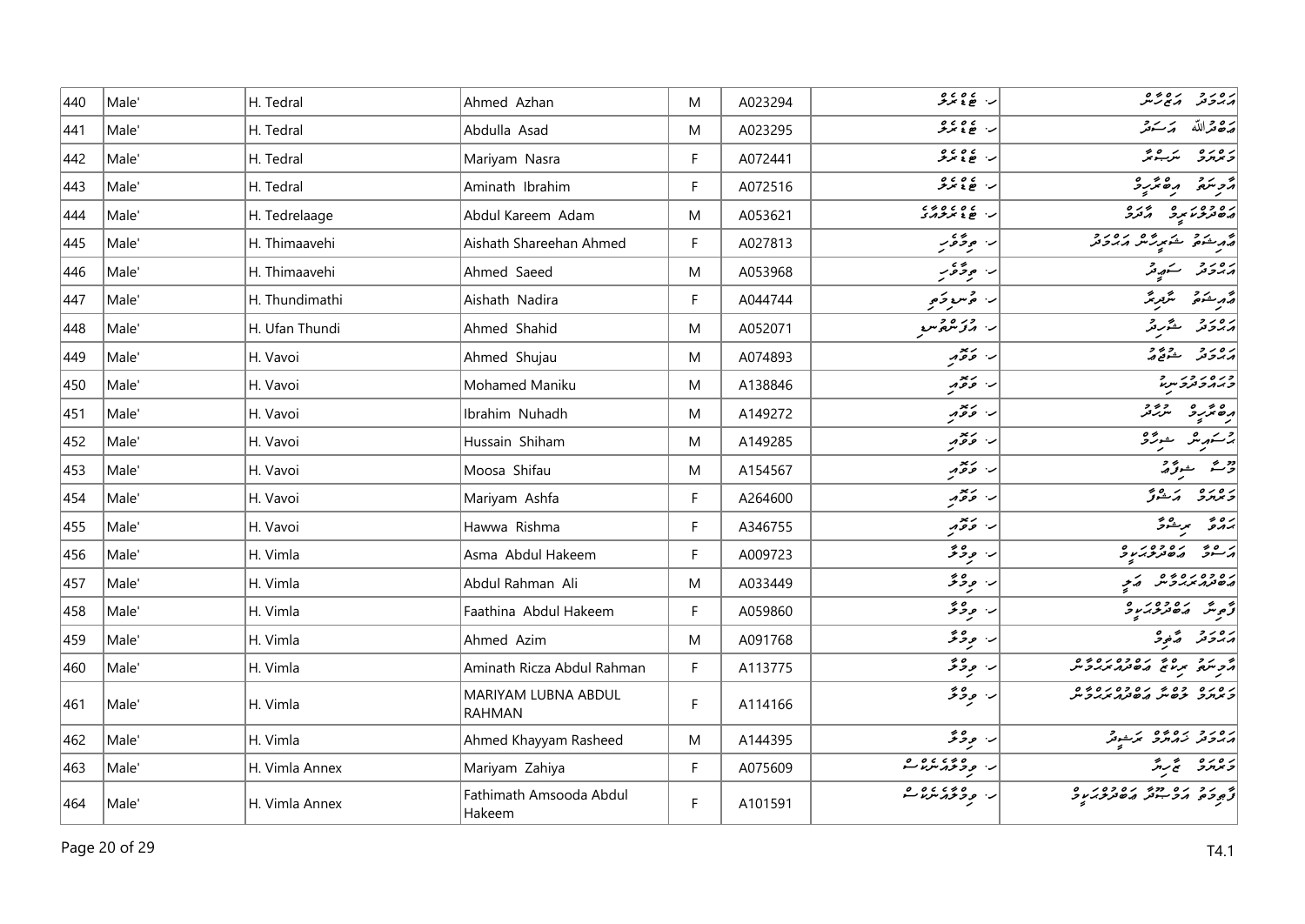| 465 | Male' | H. Vimla Annex    | Ismail Ameel        | M  | A116594 | ر. ووفه شروع ب                          | برحتى قياقي فالمتحفظ                               |
|-----|-------|-------------------|---------------------|----|---------|-----------------------------------------|----------------------------------------------------|
| 466 | Male' | H. Vimla Annex    | Ibrahim Igan        | M  | A146627 | ر. ووفه سرام م                          | رەترىر رېتىر                                       |
| 467 | Male' | H. Vimla Annex    | Hassan Aman         | M  | A146628 | ر. ووڅه شره ک                           | يُسَدَسُ مَرَكَسُ                                  |
| 468 | Male' | H. Vimla Annex    | Hussain Aiman       | M  | A350266 | ر. ووفەرس مەم                           | يزحكر شهركر المركز الرائح                          |
| 469 | Male' | H. Willow Diamond | Imsha Rasheed       | F  | A072007 | ر وی دی که                              | أبرق شكا الكر الموافر                              |
| 470 | Male' | H. Willow Diamond | Aishath Jashra      | F  | A072009 | ر. وژنموژهنگا                           | مەر شىم ئىق ئىش                                    |
| 471 | Male' | H. Willow Diamond | Aminath Rifshana    | F. | A072044 | - פְּב <sup>ָ</sup> ז גְפ <sup>ֶם</sup> | ۇرچىدىق بىرۇشقىد                                   |
| 472 | Male' | H. Willow Diamond | Fathimath Farushana | F  | A072045 | ر وی دی که                              | ۇپروتۇ بىرىشكە                                     |
| 473 | Male' | H. Willow Diamond | Mohamed Rasheed     | M  | A072048 | $rac{1}{2}$                             | ورەرو بەيدۇ.                                       |
| 474 | Male' | H. Willow Diamond | Mariyam Nashwa      | F  | A072049 | ر وڅوړ ځورمه                            | رەرە شەھۇ                                          |
| 475 | Male' | H. Willow Diamond | Moosa Naeem         | M  | A131989 | ر. وڅنموختنه                            | رَمَسَمْ سَمِيرٌ                                   |
| 476 | Male' | H. Willow Diamond | Aisha Anjal Rasheed | F  | A333727 | ر وڅوړ ځومره                            | و<br>وأمر شكار مركز مركب وتركيب وتر                |
| 477 | Male' | H. Winter Blue    | Mohamed Manik       | M  | A025805 | ה קיית שימשיב                           | ور ەر ور<br>د بەھ ترىپ س                           |
| 478 | Male' | H. Winter Blue    | Ali Manik           | M  | A047482 | ر. وینهٔ مره د                          | لأويخ مبرر                                         |
| 479 | Male' | H. Winter Blue    | Aishath Ali         | F  | A081924 | ה קייל מסיד                             | أقرم يشتموا أترمح                                  |
| 480 | Male' | H. Winter Blue    | Minha Mohamed Manik | F  | A095463 | ر و شرکه در ۲۵ و                        | جەندىخ<br>2 - 2 - 2 - 2 - 2<br>2 - ג ה 2 تعريج سور |
| 481 | Male' | H. Winter Blue    | Aishath Ali Manik   | F  | A273852 | ر و شریع برده و                         | ومرشكم وكمر وكرام                                  |
| 482 | Male' | H. Winter Blue    | Aminath Shifa       | F. | A310918 | ה קיית שימשיב                           | أثرم يتمدح<br>شەۋ                                  |
| 483 | Male' | H. Winter Blue    | Mariyam Shaufa      | F  | A365833 | ر. ومثبة برة بر                         | ر ہ ر ہ<br>5 بربرگ<br>شەھەتى                       |
| 484 | Male' | H. Winter Green   | Naseema Ahmed       | F  | A046747 | ر ، ویژهٔ مرد مریش                      | پروژو<br>ىئەسىرى                                   |
| 485 | Male' | H. Winter Green   | Mohamed Muaz        | M  | A046750 | ر و مرتفع برو بر مر                     | כנסנב במב                                          |
| 486 | Male' | H. Winter Green   | Aishath Enash Naxim | F. | A345448 | ر و عرضه ده بر عر                       | مەم شىم بەشش شۆر                                   |
| 487 | Male' | H. Yenisy         | Ahmed Riyaz         | M  | A033819 | ر کو مورے<br>اس                         | رەرد پەرت                                          |
| 488 | Male' | H. Yenisy         | Khadeeja Leeza      | F. | A033820 | ر کو ہورے<br>نے                         | ئرىرى<br>سىم<br>محيضح                              |
| 489 | Male' | H. Yenisy         | Zulaikha Neema      | F. | A033832 | ر آگر میں ب<br>اس کی انگر               | ليخرمر<br>سرچڙ                                     |
| 490 | Male' | H. Yenisy         | Aminath Eman        | F. | A033833 | ر آگرموں<br>اس                          | ړٌ پر سر پر د مل                                   |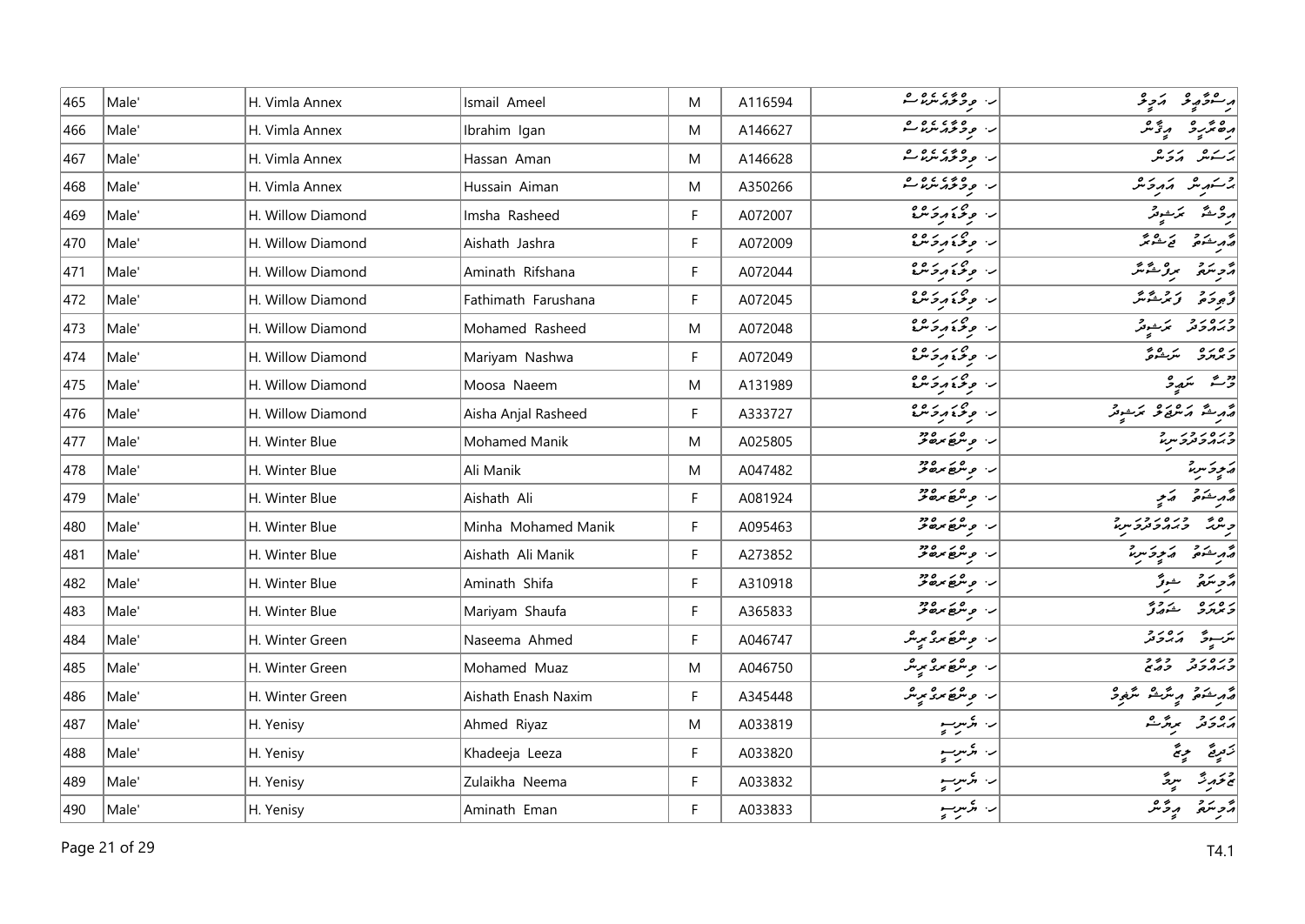| 491 | Male' | H. Yenisy | Mohamed Riyaz           | M  | A033834 | ر. کورسہ<br> ر. کورسہ   | ورەرو بەرگ                     |
|-----|-------|-----------|-------------------------|----|---------|-------------------------|--------------------------------|
| 492 | Male' | H. Yenisy | Ali Riyaz               | M  | A038194 | ر آگرمیں۔<br>ا          | أەسم بورگر                     |
| 493 | Male' | H. Yenisy | Mariyam Reema           | F  | A045702 | ر. کرسرے                | $rac{1}{2}$<br>سمرژ            |
| 494 | Male' | H. Zaifas | Azeeza Ahmed            | F  | A045877 | ر، ئەرۇب                | كەنبەيج كەبروتر                |
| 495 | Male' | H. Zaifas | Ahmed Sofwan            | M  | A079016 | ر، ئەرۇپ                | رەرد رەپەە<br>مەردىس سۆۋەش     |
| 496 | Male' | H. Zaifas | Mohamed Fauzan          | M  | A149177 | ر، ئىمرۇش               | ورەرو روپەرە                   |
| 497 | Male' | H. Zephir | Mohamed Shan            | M  | A049413 | ر، ئج تو پژ             | و ره ر د<br>تر پر ژنر<br>ىشەشر |
| 498 | Male' | H. Zephir | Ali Manik               | M  | A050099 | ر، نج دیگر              | وسيتحسر                        |
| 499 | Male' | H. Zephir | Hassan Niyaz            | M  | A056586 | را گاریژ                | برسك سردد                      |
| 500 | Male' | H. Zephir | Thooba Mohamed Shaheen  | F. | A329376 | ر، ئچ ویژ               | وه وره دو ځرین                 |
| 501 | Male' | H. Zest   | Aishath Shaheeda        | F  | A049231 | ر. نج ڪيھ               |                                |
| 502 | Male' | H. Zest   | Fathimath lasha         | F  | A072379 | ر. نج ڪيھ               | ومجودة مقش                     |
| 503 | Male' | H. Zest   | Ahmed Aaish             | M  | A072380 | ر. ع شوھ                | أرور ومحمد المحمد              |
| 504 | Male' | H. Zest   | Aminath Ishadha Mohamed | F  | A154490 | ر. نج ڪھ                | أثر منهج المشوقر وبراد و       |
| 505 | Male' | H. Zifrol | Mariyam Saeeda          | F. | A040639 | ر. يوژنژو               | د ۱۵ د سورگر                   |
| 506 | Male' | H. Zifrol | Hareera Adam            | F. | A040642 | ر، بې د چرم             | برير وره                       |
| 507 | Male' | H. Zifrol | Fathimath Saeeda        | F  | A059446 | ر. بې ژېژنو             | وَجودَهُ سَهِيمٌ               |
| 508 | Male' | H. Zifrol | Ali Saeed               | M  | A065843 | ر. بې ژېژنو             | أوسمج ستعديد                   |
| 509 | Male' | H. Zifrol | Aminath Saeedha         | F. | A076842 | ر. بىرۋىرگە             | أأروبتكم المستمرين             |
| 510 | Male' | H. Zifrol | Hassan Saeed            | M  | A099149 | ر. بېرونژو              | أرَسَكَ مَدَيْرِ               |
| 511 | Male' | H. Zifrol | Shahureena Mohamed      | F. | A120382 | ار. بروجود              | شركر وره دو                    |
| 512 | Male' | H. Zifrol | Shaihan Mohamed         | F  | A319638 | ر. ئ <sub>ى</sub> رتىگە | أشركر وره دو                   |
| 513 | Male' | H. Zifrol | Ahmed Aiham Ali         | M  | A324947 | ر. بروموگ               |                                |
| 514 | Male' | H. Zifrol | Aishath Aroosha Ibrahim | F  | A346909 | ر. يوژنژو               |                                |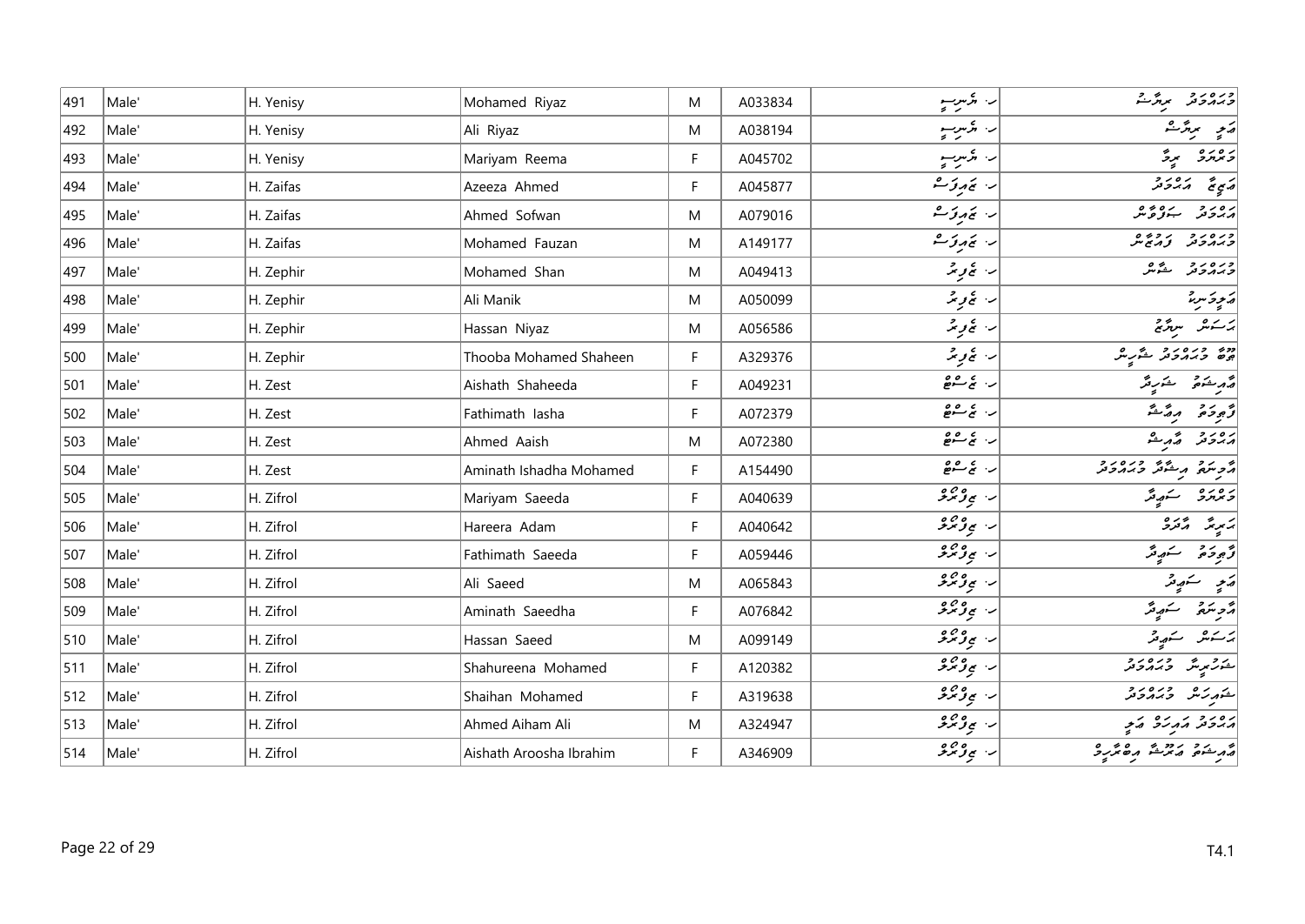## *w7qAn8m? sCw7mRo>u; wEw7mRw;sBo<*

| ' مرمر | 'يئرىثر: |
|--------|----------|
|        |          |
|        |          |
|        |          |

## *w7q9r@w7m> sCw7qHtFoFw7s; mAm=q7 w7qHtFoFw7s;*

| ىر تە | $\mathcal{O} \times$<br>$\sim$ | $\sim$<br>. . | لترنثر |
|-------|--------------------------------|---------------|--------|
|       |                                |               |        |
|       |                                |               |        |
|       |                                |               |        |

| $\frac{2}{n}$ | $^{\circ}$ | $\frac{2}{n}$ | $^{\circ}$<br>سرسر. |
|---------------|------------|---------------|---------------------|
|               |            |               |                     |
|               |            |               |                     |
|               |            |               |                     |

| ىرتىر: | 。<br>سر سر | .,<br>مرسر |
|--------|------------|------------|
|        |            |            |
|        |            |            |
|        |            |            |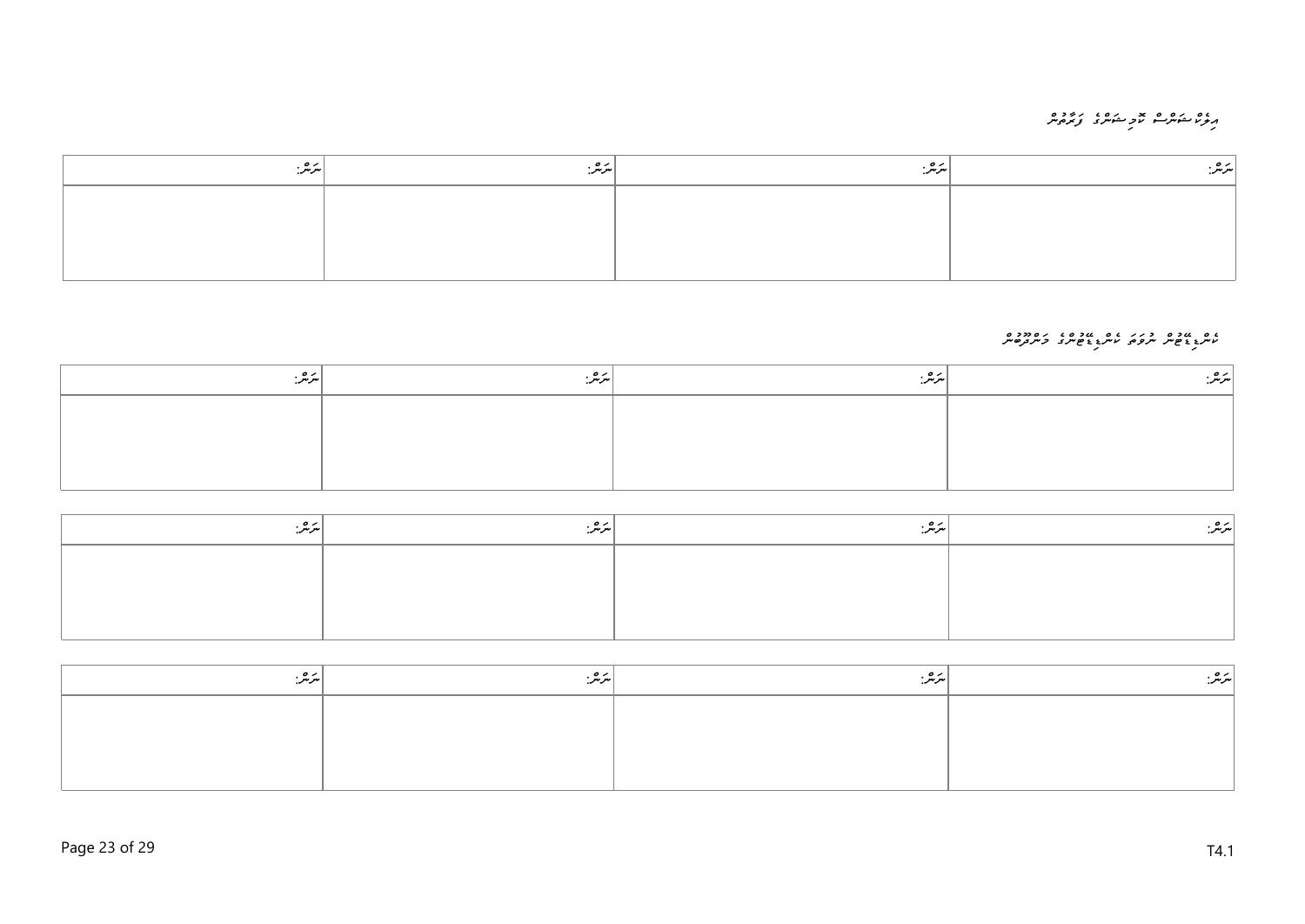| يزهر | $^{\circ}$ | ىئرىتر: |  |
|------|------------|---------|--|
|      |            |         |  |
|      |            |         |  |
|      |            |         |  |

| متريثر به | 。<br>'سرسر'۔ | يتزيترا | سرسر |
|-----------|--------------|---------|------|
|           |              |         |      |
|           |              |         |      |
|           |              |         |      |

| ىئرىتر. | $\sim$ | ا بر هه. | لىرىش |
|---------|--------|----------|-------|
|         |        |          |       |
|         |        |          |       |
|         |        |          |       |

| 。<br>مرس. | $\overline{\phantom{a}}$<br>مر سر | يتريثر |
|-----------|-----------------------------------|--------|
|           |                                   |        |
|           |                                   |        |
|           |                                   |        |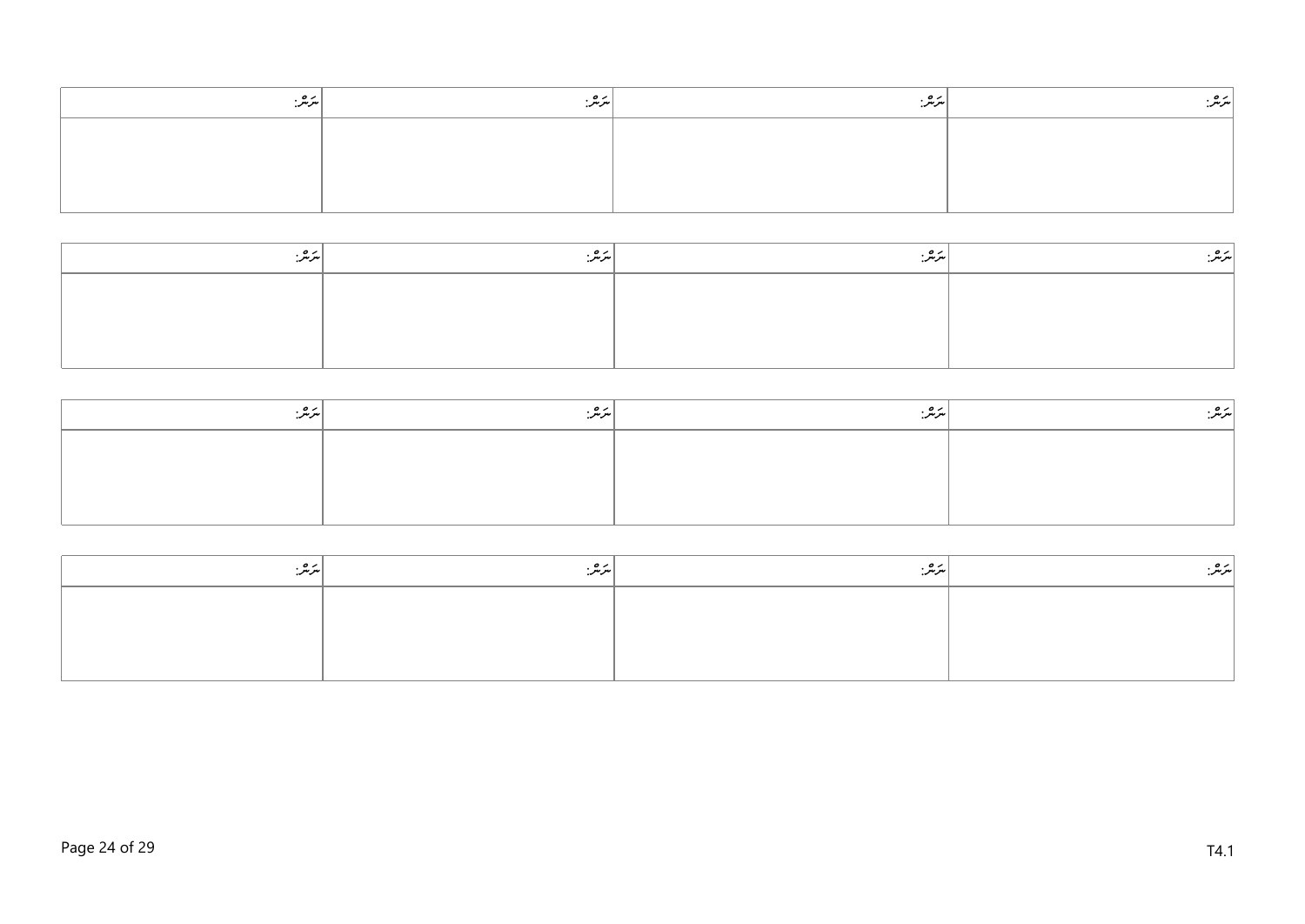| ير هو . | $\overline{\phantom{a}}$ | يرمر | اير هنه. |
|---------|--------------------------|------|----------|
|         |                          |      |          |
|         |                          |      |          |
|         |                          |      |          |

| ئىرتىر: | $\sim$<br>ا سرسر . | يئرمثر | o . |
|---------|--------------------|--------|-----|
|         |                    |        |     |
|         |                    |        |     |
|         |                    |        |     |

| انترنثر: | ر ه |  |
|----------|-----|--|
|          |     |  |
|          |     |  |
|          |     |  |

|  | . ه |
|--|-----|
|  |     |
|  |     |
|  |     |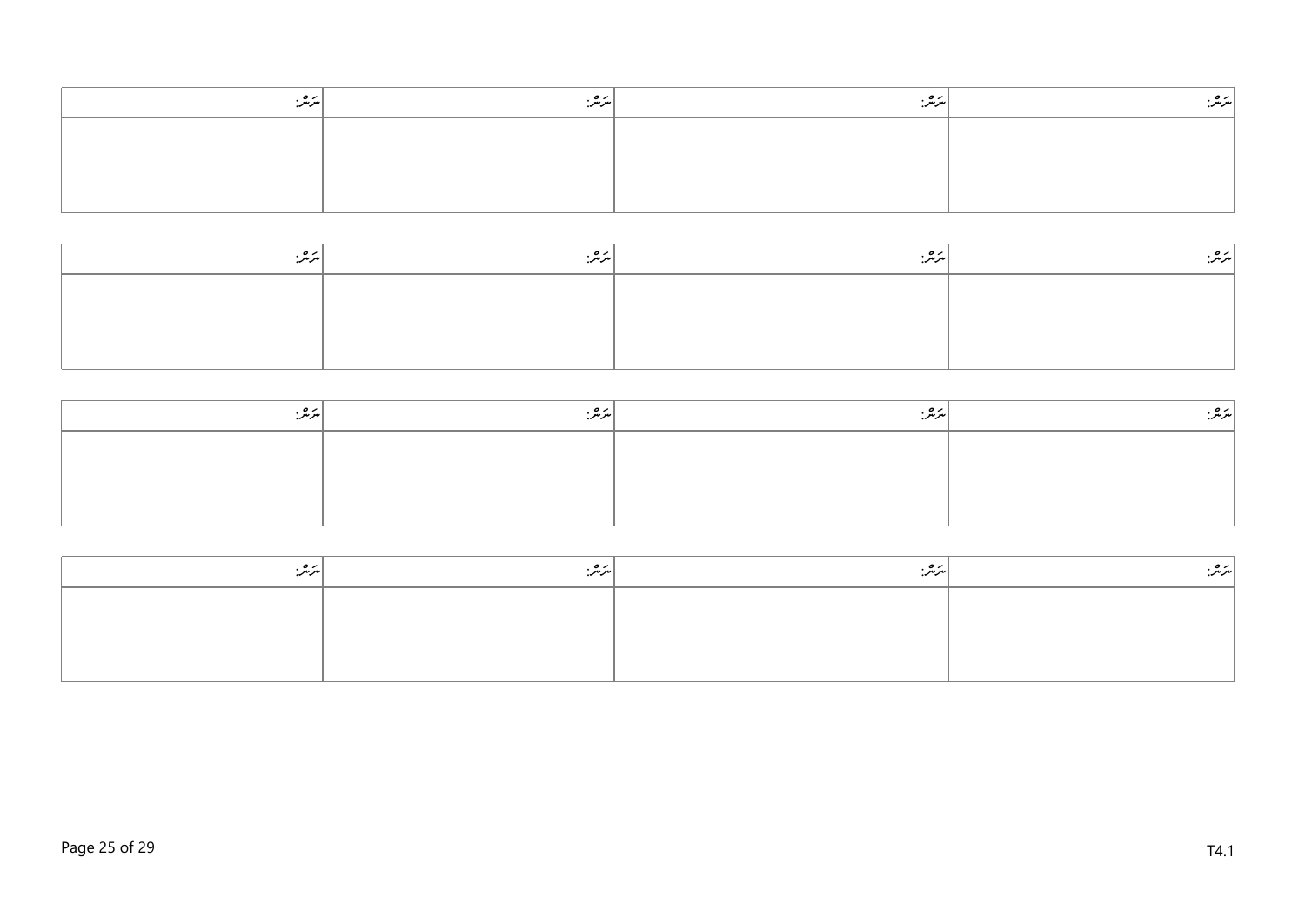| ير هو . | $\overline{\phantom{a}}$ | يرمر | اير هنه. |
|---------|--------------------------|------|----------|
|         |                          |      |          |
|         |                          |      |          |
|         |                          |      |          |

| ئىرتىر: | $\sim$<br>ا سرسر . | يئرمثر | o . |
|---------|--------------------|--------|-----|
|         |                    |        |     |
|         |                    |        |     |
|         |                    |        |     |

| الترنثر: | ' مرتكز: | الترنثر: | .,<br>سرسر. |
|----------|----------|----------|-------------|
|          |          |          |             |
|          |          |          |             |
|          |          |          |             |

|  | . ه |
|--|-----|
|  |     |
|  |     |
|  |     |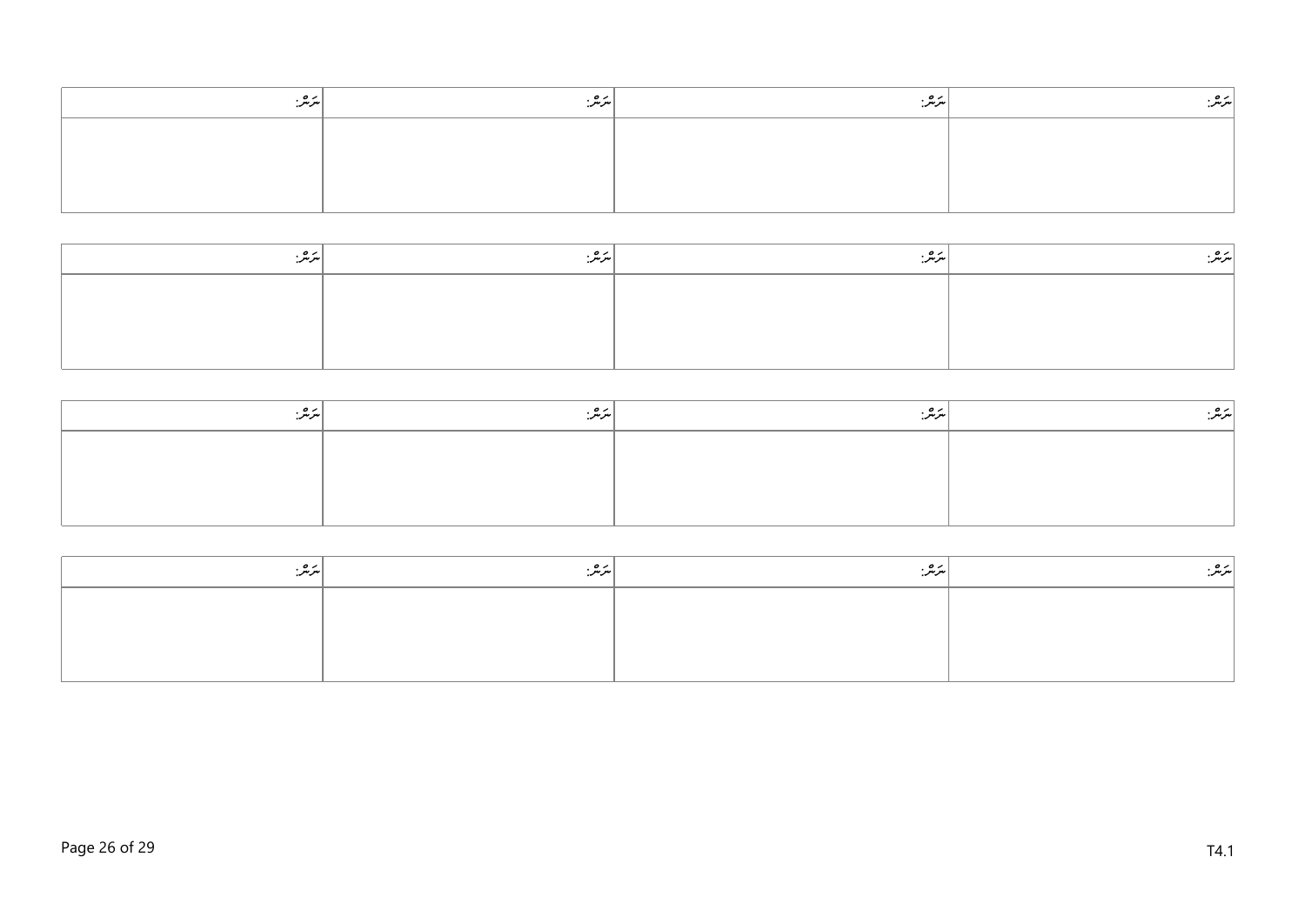| $\cdot$ | ο. | $\frac{\circ}{\cdot}$ | $\sim$<br>سرسر |
|---------|----|-----------------------|----------------|
|         |    |                       |                |
|         |    |                       |                |
|         |    |                       |                |

| ايرعر: | ر ه<br>. . |  |
|--------|------------|--|
|        |            |  |
|        |            |  |
|        |            |  |

| بر ه | 。 | $\sim$<br>َ سومس |  |
|------|---|------------------|--|
|      |   |                  |  |
|      |   |                  |  |
|      |   |                  |  |

| 。<br>. س | ىرىىر |  |
|----------|-------|--|
|          |       |  |
|          |       |  |
|          |       |  |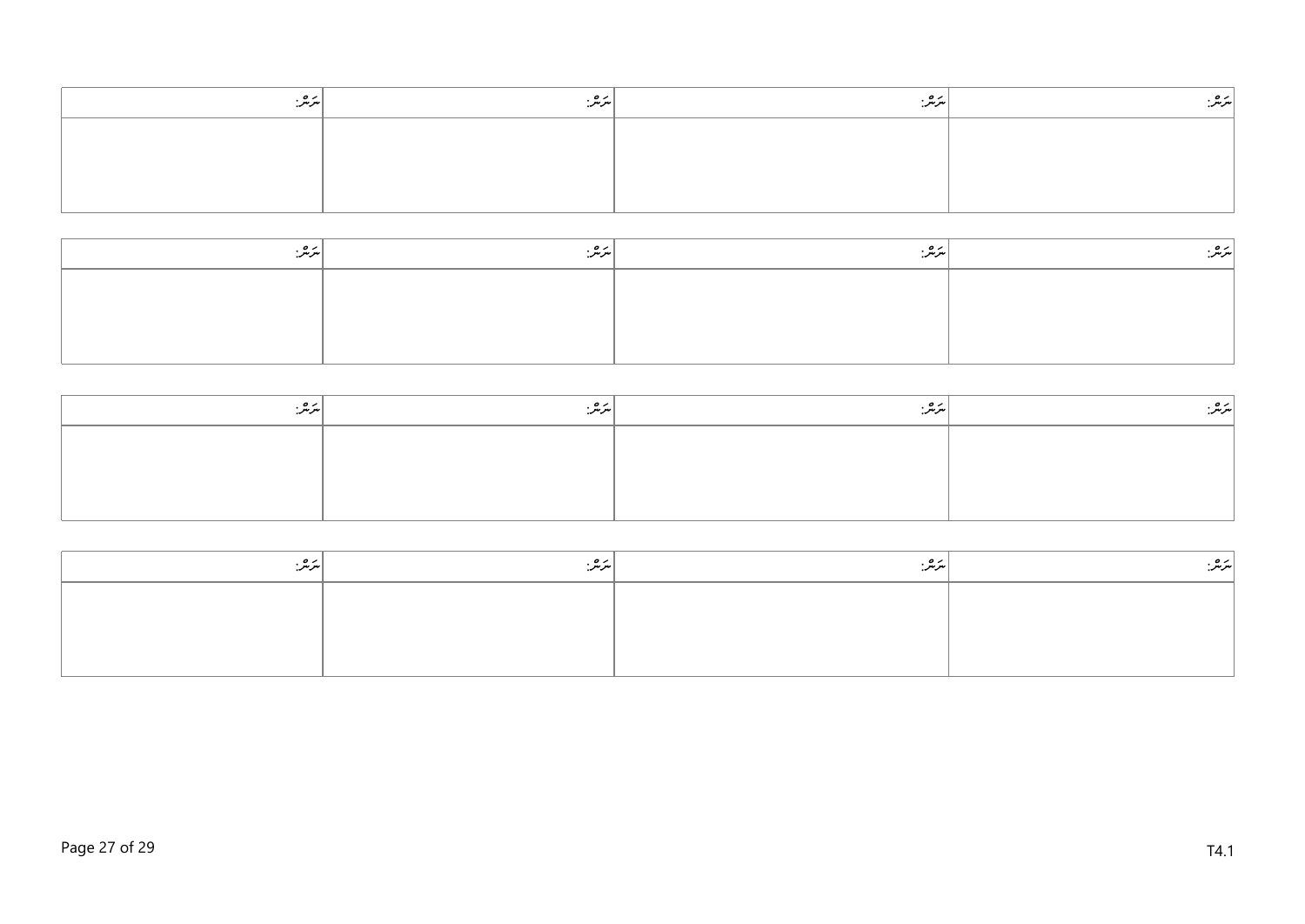| ير هو . | $\overline{\phantom{a}}$ | يرمر | لتزمثن |
|---------|--------------------------|------|--------|
|         |                          |      |        |
|         |                          |      |        |
|         |                          |      |        |

| ىر تىر: | $\circ$ $\sim$<br>" سرسر . | يبرحه | o . |
|---------|----------------------------|-------|-----|
|         |                            |       |     |
|         |                            |       |     |
|         |                            |       |     |

| انترنثر: | ر ه |  |
|----------|-----|--|
|          |     |  |
|          |     |  |
|          |     |  |

|  | . ه |
|--|-----|
|  |     |
|  |     |
|  |     |